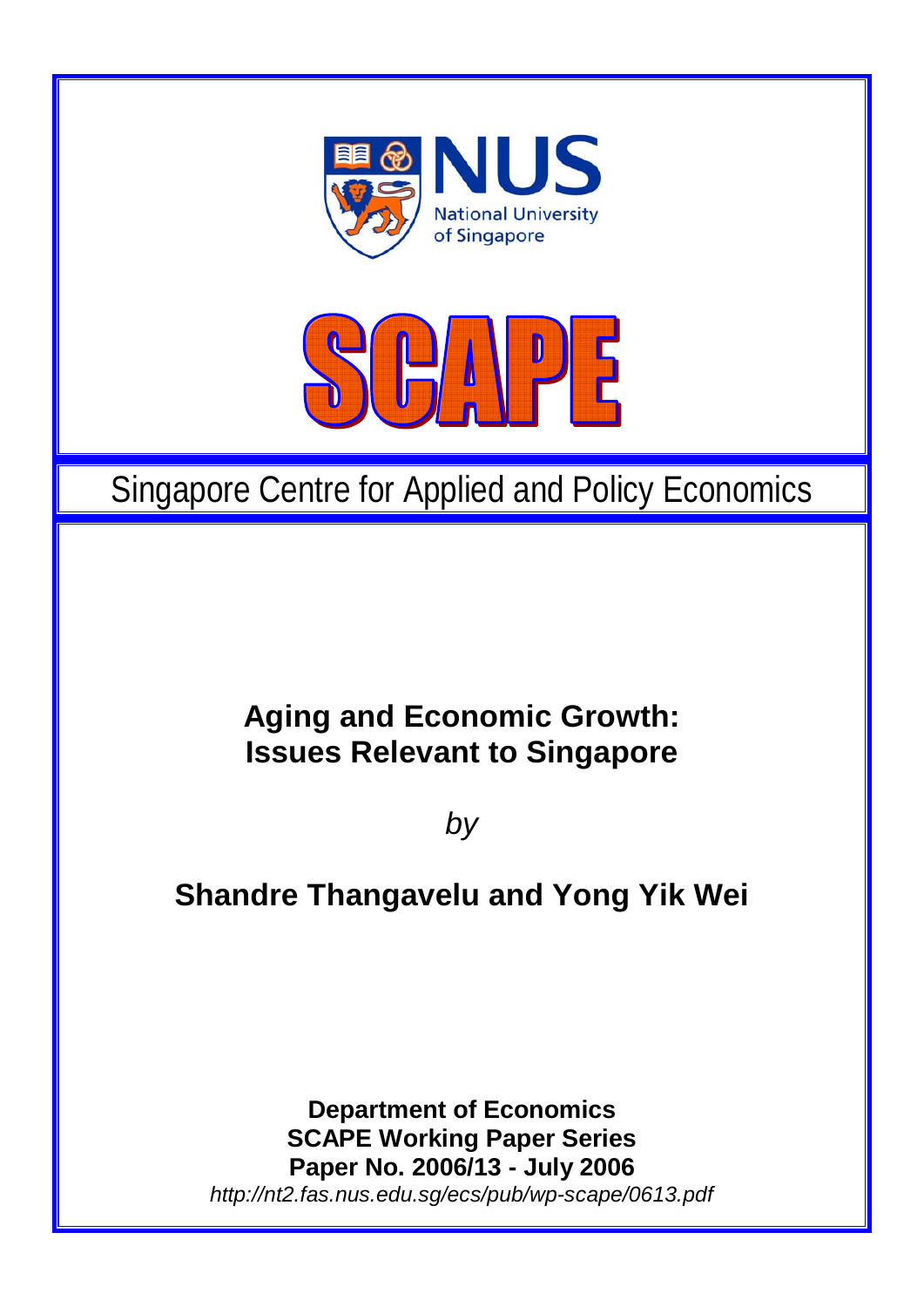### **Aging and Economic Growth: Issues Relevant to Singapore†**

**By** 

**Shandre M. Thangavelu\***

**And** 

**Yong Yik Wei** 

Singapore Centre for Applied and Policy Economics Department of Economics<sup>.</sup> National University of Singapore

<u>.</u>

<sup>\*</sup> Correspondence address: Singapore Centre for Applied and Policy Economics, Department of Economics, 10 Kent Ridge Crescent, National University of Singapore, Singapore 119260 Email address: ecssmt@nus.edu.sg † We appreciate the research assistance provided by Enrico Tanuwidjaja.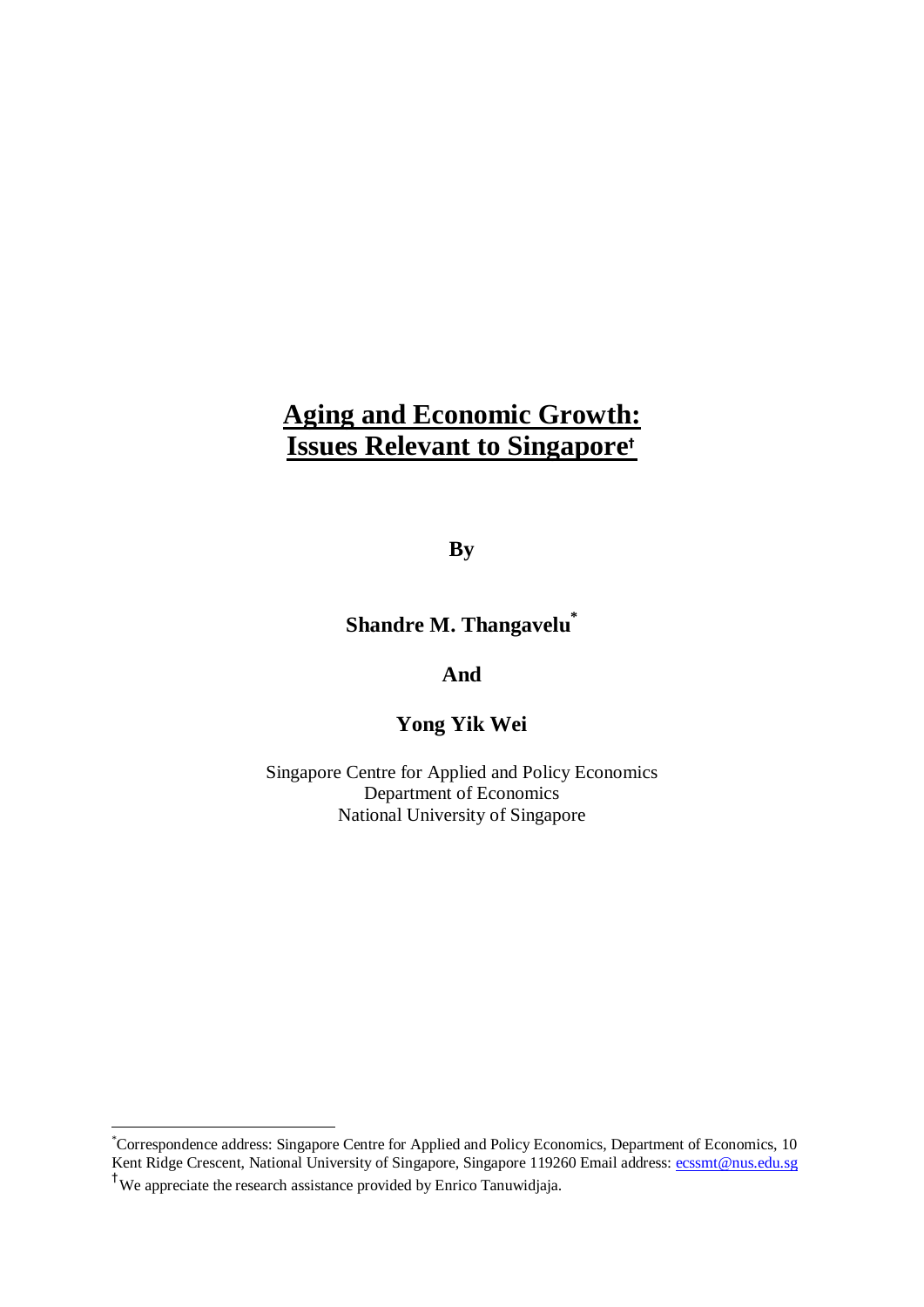*Abstract* 

*The paper studies the effects of the changing age and education composition of the labour force on productivity growth in Singapore. The quality change of workers from aging and education is measured through a quality index. Quality change through education is the key driving force for the productive performance of the labour force. On the other hand, the growth in the labour quality of workers by age, and hence, its contribution to labour productivity growth is falling. To moderate the impact of the aging labour force on productivity growth, greater efforts to raise the educational profile of the labour force and to re-train older workers are required.* 

*JEL Classification: J24, O40*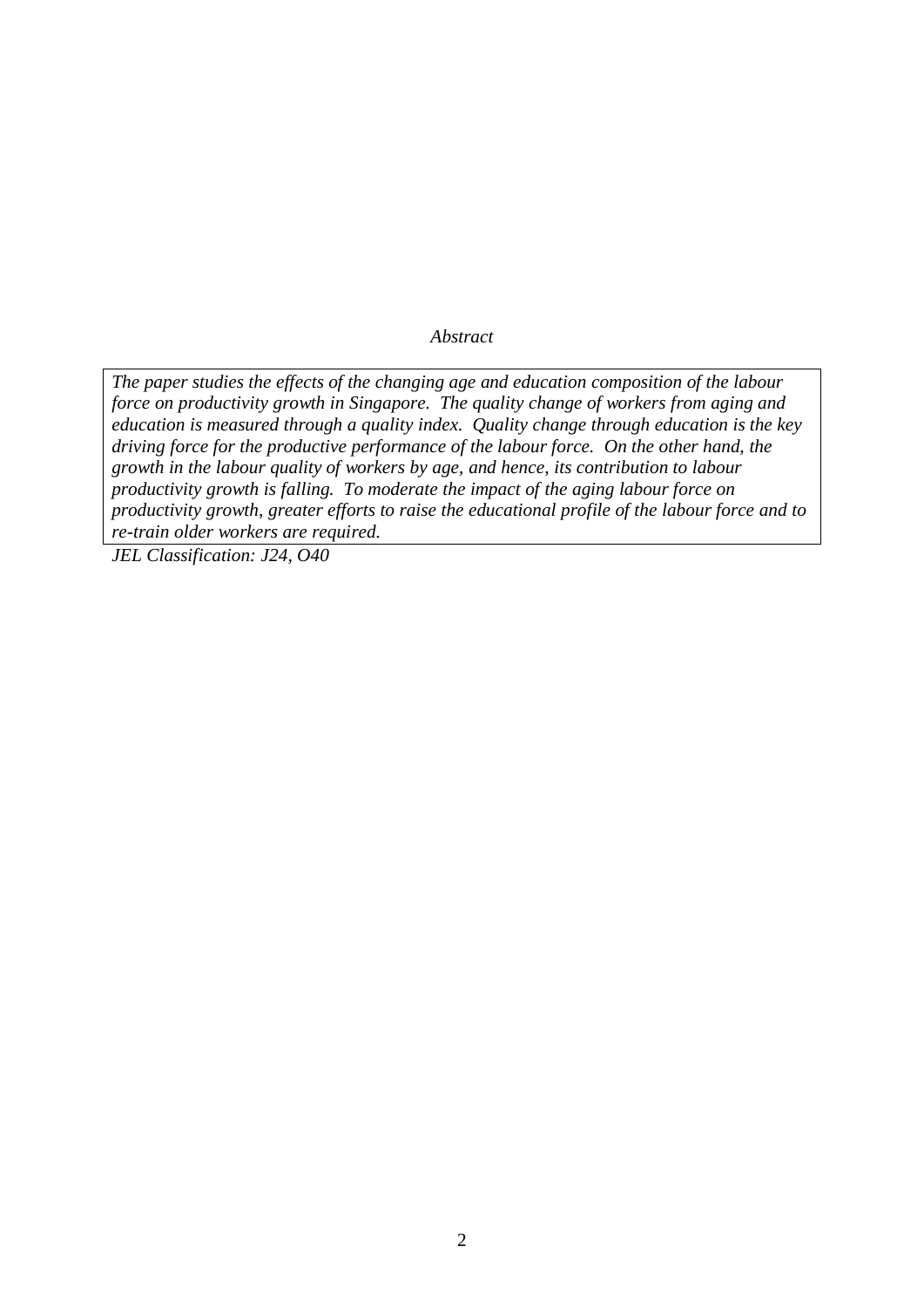#### **Executive Summary**

Singapore's labour force is aging as a result of its aging population. This has implications on the competitiveness of Singapore's small and open economy, particularly if older workers do not contribute significantly to overall productivity growth in the economy. Given the rapid structural changes taking in the Singapore economy, the effects of an aging labour force on productivity growth may be even more pronounced in Singapore. This is because older workers, who may have invested heavily in job- or technology-specific skills, are likely to face a higher rate of depreciation of their skills in such an environment.

Given that the educational profile of the labour force is improving even as it ages, this paper studies the impact of both the changing age and educational composition of the workforce on productivity growth in Singapore. This is done through the construction of labour quality indices by the age and education characteristics of workers. Simulations on how changes in labour quality by age and education in the future can affect Singapore's productivity growth are also conducted, and policy implications are then drawn.

Overall, the results suggest that the growth in labour quality by age characteristics has declined rapidly from 0.82% in the pre-Asian crisis period of 1984-1997 to just 0.01% in the post-crisis period of 1998-2004. This is largely caused by the aging of the labour force, coupled with an increase in the depreciation rate of the technology-specific skills of workers across all ages in an environment of greater economic volatility during the post-crisis period. Of particular concern is the rising negative impact of workers in the 55 and above age group on labour quality and hence, labour productivity growth. On the other hand, the contribution of workers aged 40-54 to labour quality and productivity growth has overtaken that of younger workers. This could be partly attributed to the success of the Government's efforts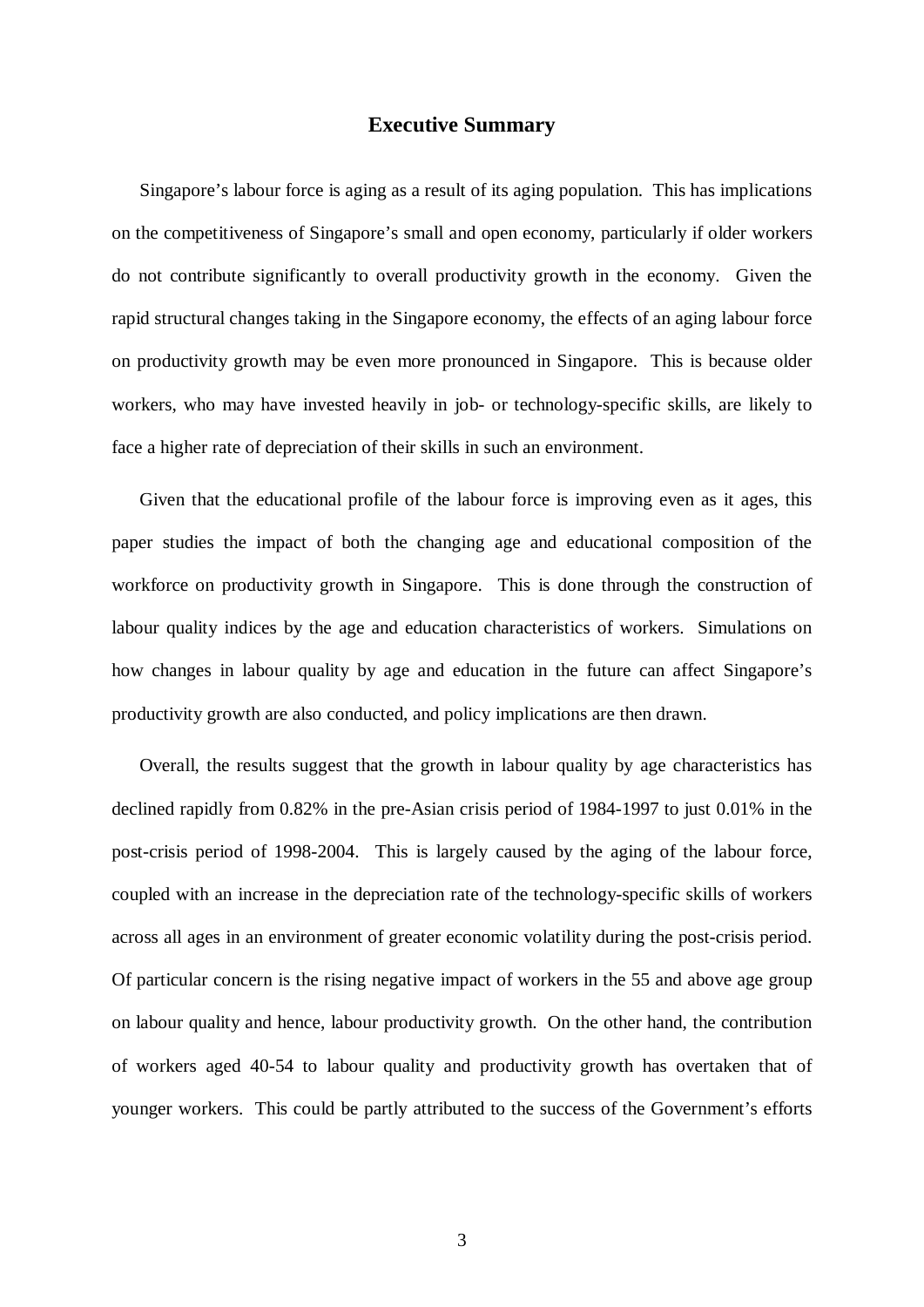in re-training older, less educated workers so that they remain productive and relevant to the needs of the economy.

However, while the aging of the labour force has a significant impact on labour quality and productivity growth, the results clearly indicate that education is still the key driver of labour quality improvements and productivity growth in Singapore. Workers with degree education have been found to contribute the most to labour quality and labour productivity growth. This suggests that having a highly educated workforce will be crucial in helping Singapore to sustain its economic growth in the long term, especially as it moves towards a knowledge economy. Another interesting result is the improvement in the quality effect of the less educated workers, possibly due to the success of training and job re-design programmes put in place by the Government to enhance their productivity and employability. Worryingly though, the quality effect of the better educated workers, whilst still higher than that for the less educated workers, has declined over the years. This could be seen as a signal that even educated workers suffer from a faster rate of erosion of their human capital during periods of economic volatility.

Finally, the results from the simulations show that unless more is done to improve labour quality growth through education and/or to arrest the fall in the growth rate of labour quality by age, Singapore could see a decline in labour productivity growth in the years ahead as its labour force continues to age. This would adversely affect Singapore's economic competitiveness and growth.

Given the findings, the main policy implications are:

(i) To mitigate the negative impact of an aging labour force on labour productivity growth, it is important for the Government to continue to focus on life-long learning and the re-training of older and less educated workers, as this will help the workers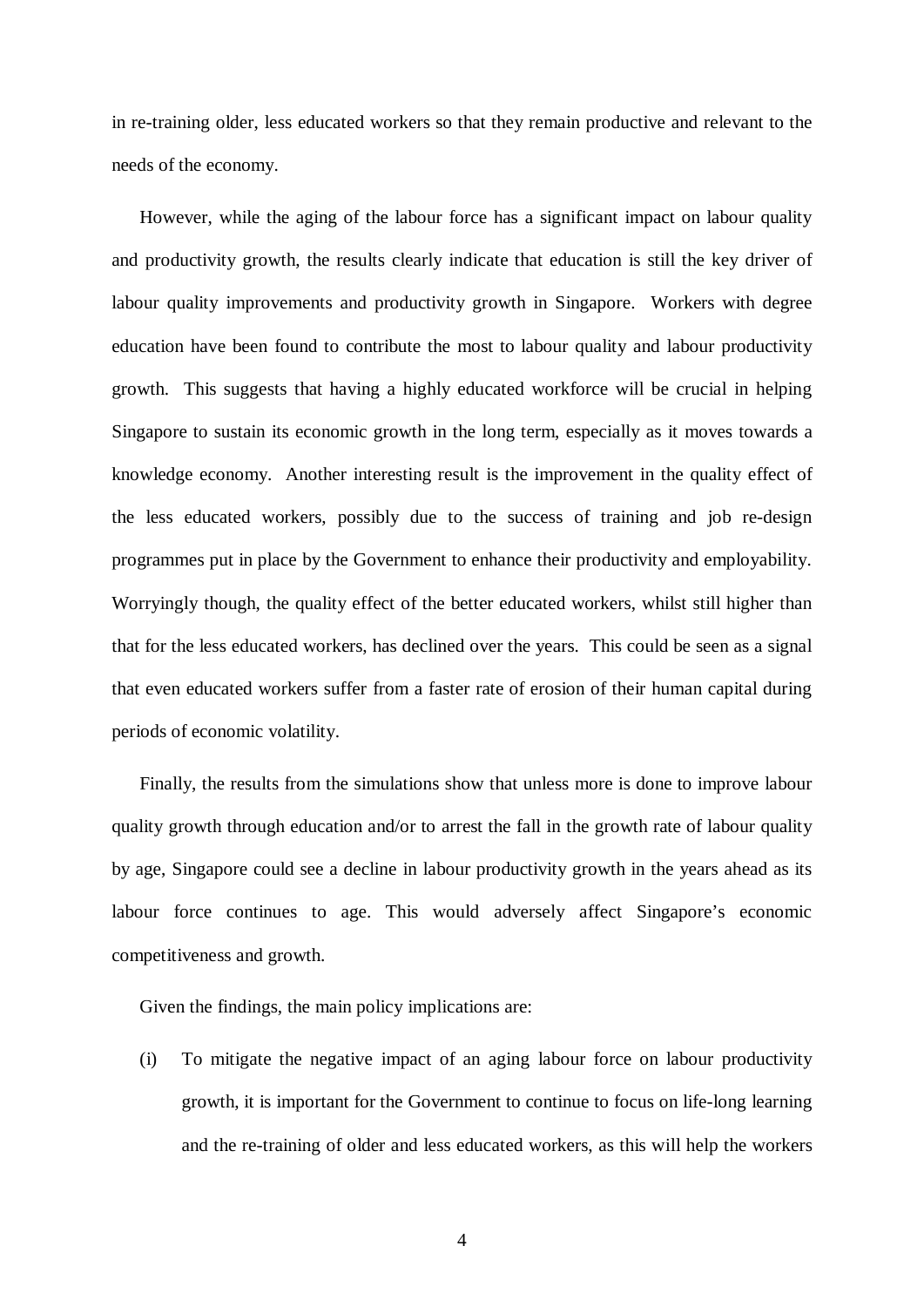to remain relevant and productive in the domestic economy. Special attention may have to be given to workers aged 55 and above.

- (ii) Given that education is the key driving force for labour quality improvements and productivity growth, the Government should continue to push ahead with its plans to raise the educational profile of Singaporeans, particularly in terms of increasing the number of tertiary graduates.
- (iii) Although the Government's training efforts should rightly still be focused on the less educated and older workers, there may be a need to consider ways to encourage and help the better educated workers to keep their skills updated and relevant to the changing needs of the economy.

In conclusion, one of the key challenges facing Singapore now is how to manage the impact of an aging population on labour productivity, and hence, economic growth. This study has re-affirmed the need for the Government to focus on education and the training of older workers in order to enhance the labour force's productivity and employability.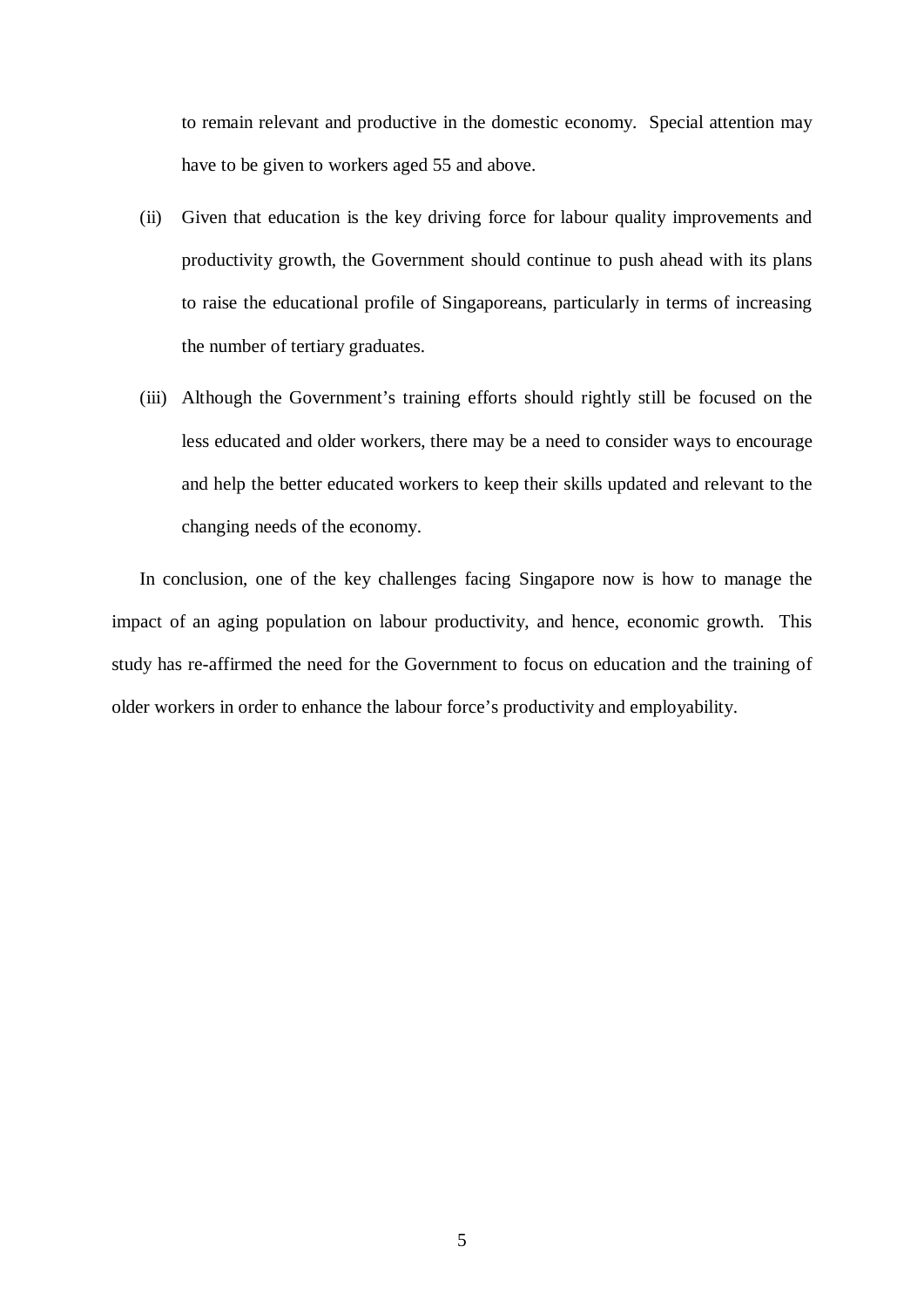#### **1. Introduction**

Many developed countries are faced with the economic and social challenges brought about by an aging population. Like these countries, Singapore too is experiencing the effects of an aging population as a result of its low fertility and mortality rates.<sup>1</sup> With an aging population, the age composition of the labour force tends to shift towards older workers. This aging of the labour force has important implications for the competitiveness of Singapore's small and open economy, particularly if older workers do not make a significant contribution to overall productivity growth in the economy. For instance, a higher ratio of older to younger workers could lead to high capital intensity in the economy, thus increasing the pressure on average wages. In an open economy, this would have a dampening effect on the competitiveness of exports and thus affect the long-term growth of the economy. The rising wages could, however, be offset by raising the productivity of workers through education and training.

The effects of an aging labour force may be more significant in an economy experiencing rapid structural changes. In such an economy, the depreciation rate of human capital in terms of technology-specific skills is expected to be high, as new jobs created may require skills that are different from those required by jobs that have been lost. This effect is likely to be more pronounced for older workers who may have invested in job- or technology-specific skills, and face difficulties in picking up new skills. The increase in the rate of depreciation of the technology-specific human capital of older workers could thus dampen overall productivity growth in the economy.

Singapore's economy is a prime example of an economy that has experienced rapid structural changes over the years. Given the relentless push of globalisation and technological

 $\frac{1}{1}$ <sup>1</sup> Shantakumar. G. "Productivity and Labour Supply in Singapore", Economic Policy Management in Singapore, ed. Lim C. Y., (Addison Wesley, 1996).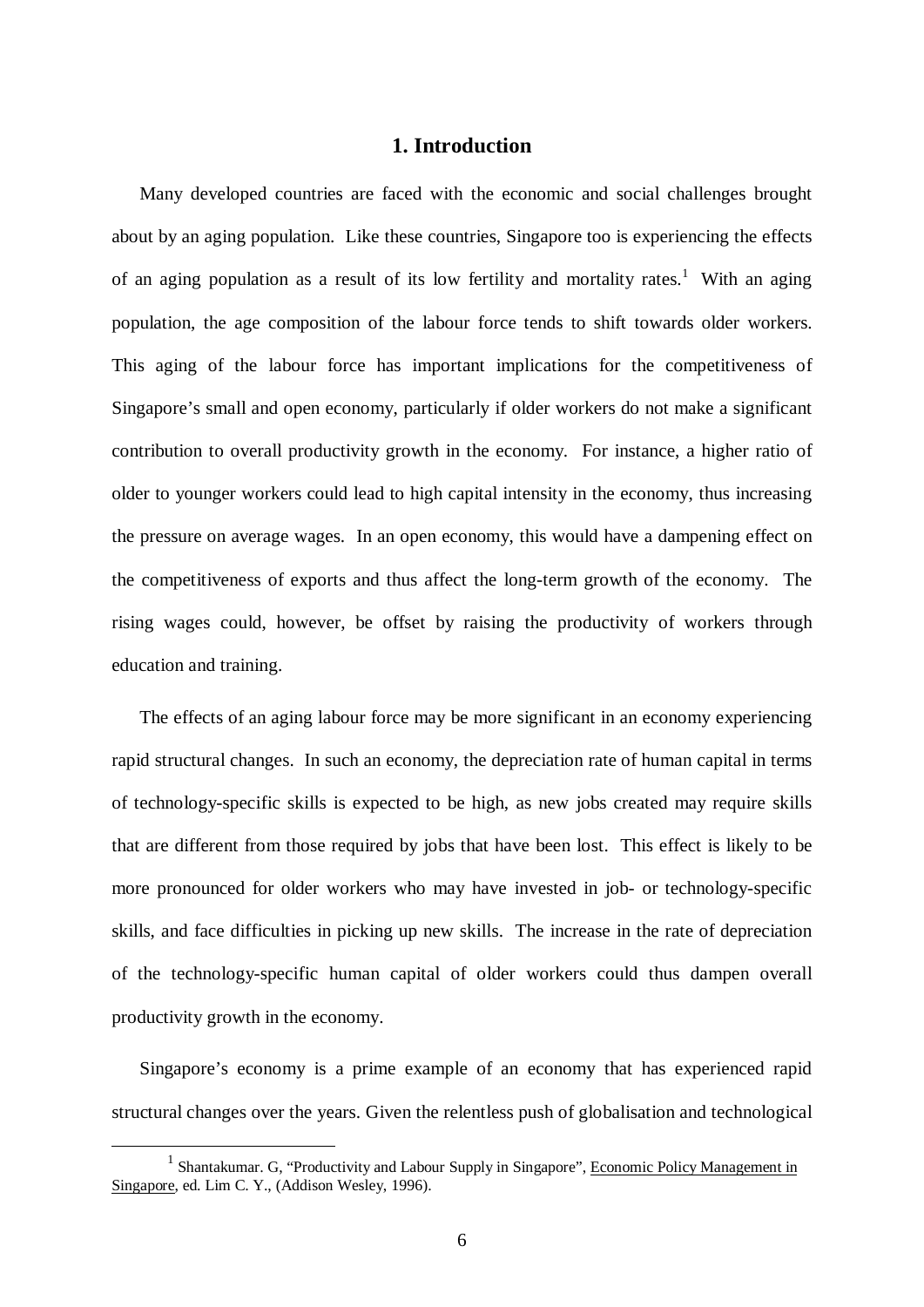advances, the rate of structural changes in Singapore could accelerate in the future, as firms are forced to compete even more aggressively in the global market to survive. In view of the twin challenges of an aging population and a rapidly changing economic environment, it is important for us to study the impact of aging on productivity and economic growth in Singapore, as well as the associated policy implications.

Apart from age, the educational level of workers is another important factor that would change the quality of workers over time, and thus have an impact on labour productivity. For instance, for a given number of hours of work, the contribution of an educated worker to output is normally higher than that of a less educated worker, since it has been shown that the ability to implement and absorb new technologies increases with general education<sup>2</sup>. Conversely, for the same number of hours of work, an older worker with sufficient on-the-job experience will be able to contribute more to output than a young unskilled worker<sup>3</sup>. In Singapore, the educational profile of the labour force is improving even as its age profile is shifting towards older workers. This is due to the inflow of better educated younger workers into the labour force, and the outflow of less educated older workers through retirement. Hence, in order to have a clearer understanding of the key drivers of labour productivity growth, we have to separate the effects of the changing educational profile of workers on productivity growth from the effects of the changing age profile.

Existing studies on the effects of age and education on productivity growth are scarce. Based on a study on the Canadian economy, Chinloy (1989) does not find any significant contribution of workers by different age categories to labour productivity growth. However, he finds that workers by different educational groups have positive contributions to labour

 $\frac{1}{2}$  $2$  See Bartel, Ann and Frank Lichtenberg, 1987. "The Comparative Advantage of Educated Workers in Implementing New Technologies", Review of Economics and Statistics 69 (1) (1987): 1-11; Clark, R. and Splengler J., The Economics of Individual and Aging Population*,*(Cambridge, Mass.: Cambridge University Press, 1980).

<sup>&</sup>lt;sup>3</sup> Becker, Gary, "Investment in Human Capital: A Theoretical Analysis", Journal of Political Economy 70 (supplement) (1962): 9-49.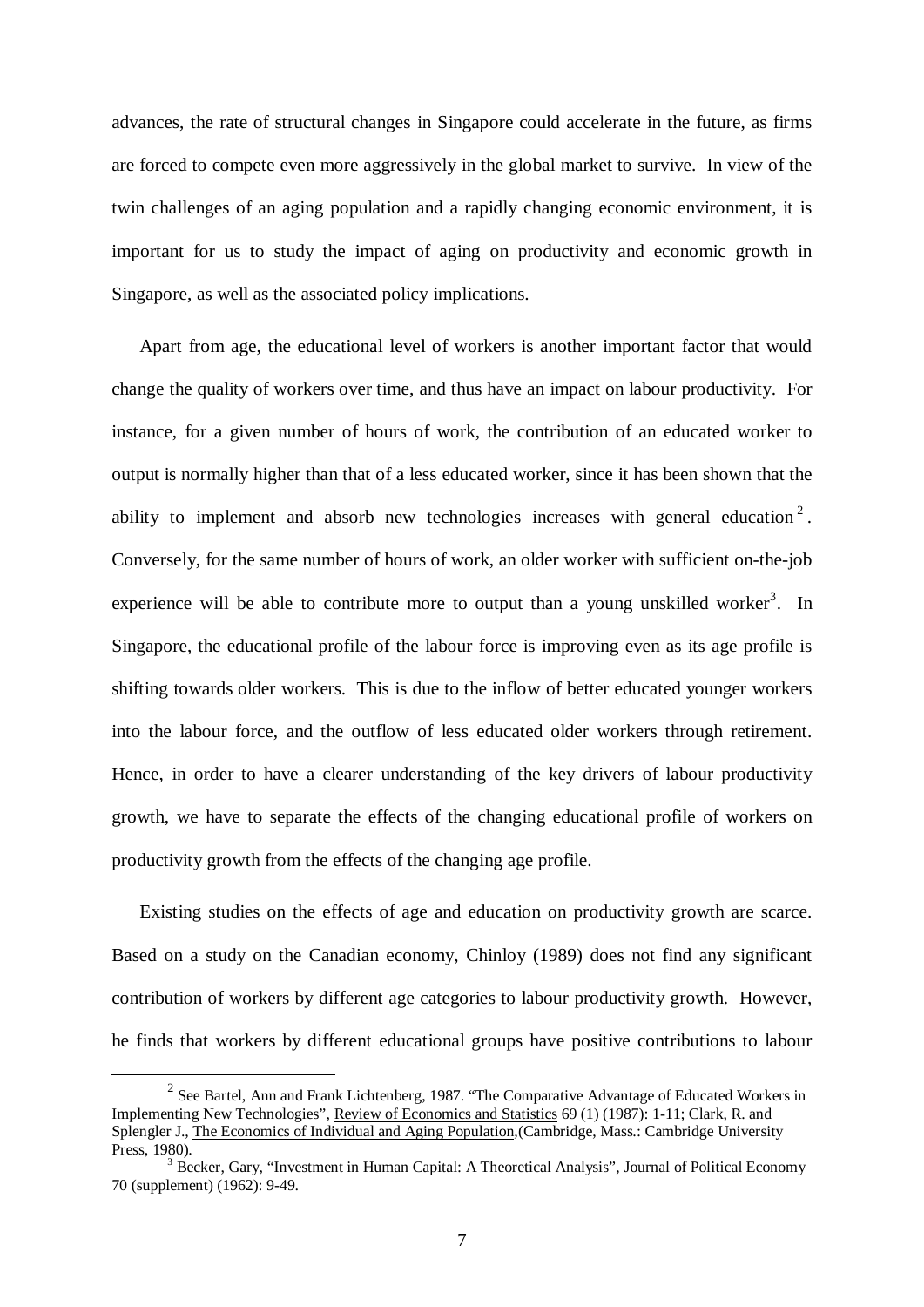productivity growth, with the educated workers contributing more to labour quality and productivity growth. Medoff and Ibrahim (1980) find positive effects of age on productivity growth, but their findings also reveal that age contribution to productivity growth only increases up to a certain age, normally between 55 to 60 years, and declines thereafter. However, Lazear (1990) suggests that aging will have real effects on average productivity, although the direction of change will depend on factors such as the complementariness between factors of production in the production function. In a more recent study on the U.S. economy, Ho and Jorgenson (2001) report that quality improvements of the labour force in terms of age and education contributed nearly 40 percent to the growth of total labour input. Most of the contribution came from improvements in education.

Imamura (1990) measures the quality change of labour input for Japan from 1960 to 1979, and finds that the age contribution of workers to productivity growth is more significant than the education contribution of workers. The studies by Koike (1988), Hashimoto and Raisan (1985) and Mincer and Higuchi (1988) highlight the importance of on-the-job training and development of firm-specific skills for Japanese male workers. However, Ohtake (1998) re-examined the above impact on older workers, and report that the return to tenure in the Japanese labour force is smaller than what was reported earlier.

In a recent study, Thangavelu and Abe (2003) examined the impact of structural changes on productivity growth on the Singapore economy, taking into account the educational and age composition of the workforce at the aggregate and sectoral levels from 1983 to 1999. Their results at the aggregate level indicate that older workers with degree education are getting more productive as the economy transits towards more skilled and knowledgeintensive production. However, the results by sectors suggest that the quality change for older workers is much lower in a sector with rapid structural changes such as the manufacturing sector, as opposed to the services sector which tends to be more structurally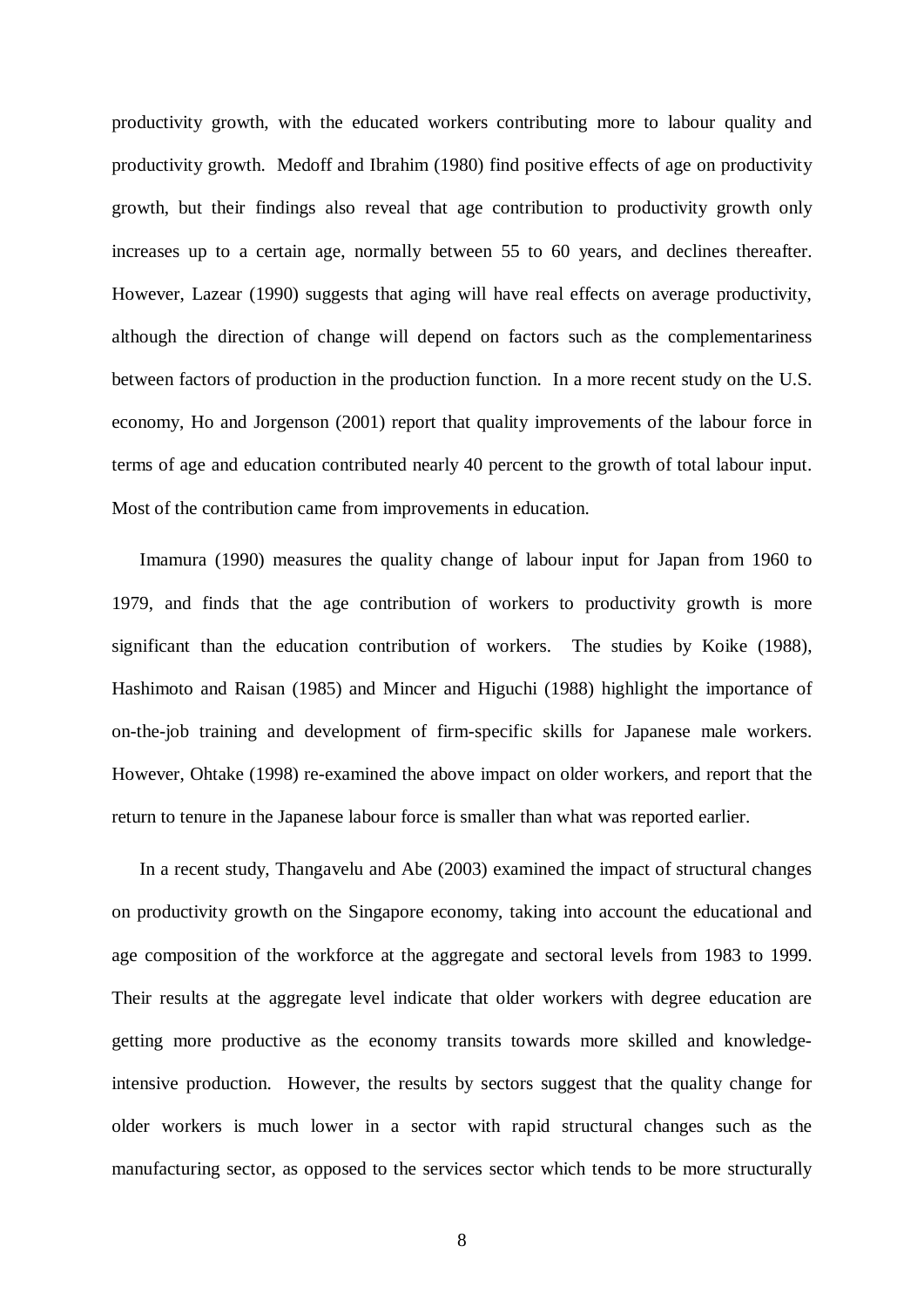stable. In contrast, the quality change through education is more stable across sectors and has contributed positively to labour productivity growth over time.

This paper extends the study by Thangavelu and Abe (2003) with more recent data on the age and educational composition of the Singapore workforce. It studies the effects of the changing age and educational composition of the workforce on productivity growth in the Singapore economy. A labour quality index is constructed to estimate the effects of different age and educational groups on labour productivity growth. In order to differentiate the impact of age and education, separate quality indices by the education and age characteristics of workers are derived. Finally, the paper includes simulations on how changes in labour quality by age and education can affect productivity growth in Singapore. Policy implications are then drawn.

Similar to the earlier paper by Thangavelu and Abe (2003), the results of this paper suggest that quality change through education is the key driving force for labour productivity growth in the Singapore economy. In particular, workers with degree education contribute the most to labour productivity growth. The results also suggest that the growth in the labour quality of workers by age, and hence, its contribution to productivity growth is falling. Of particular concern is the rising negative impact of workers in the 55 and above age group on labour quality and productivity growth. The simulation results clearly show that unless more is done to improve labour quality growth through education and/or to arrest the fall in labour quality growth by age (especially in the case of older workers who are aged 55 and above), labour productivity growth in Singapore could fall in the years ahead. This will have obvious repercussions on Singapore's economic competitiveness and growth.

 The paper is organised as follows. In section 2, we provide an overview of the key demographic trends affecting the labour force in Singapore, and the structural changes that have occurred in the economy. Section 3 describes the methodology and data. In section 4,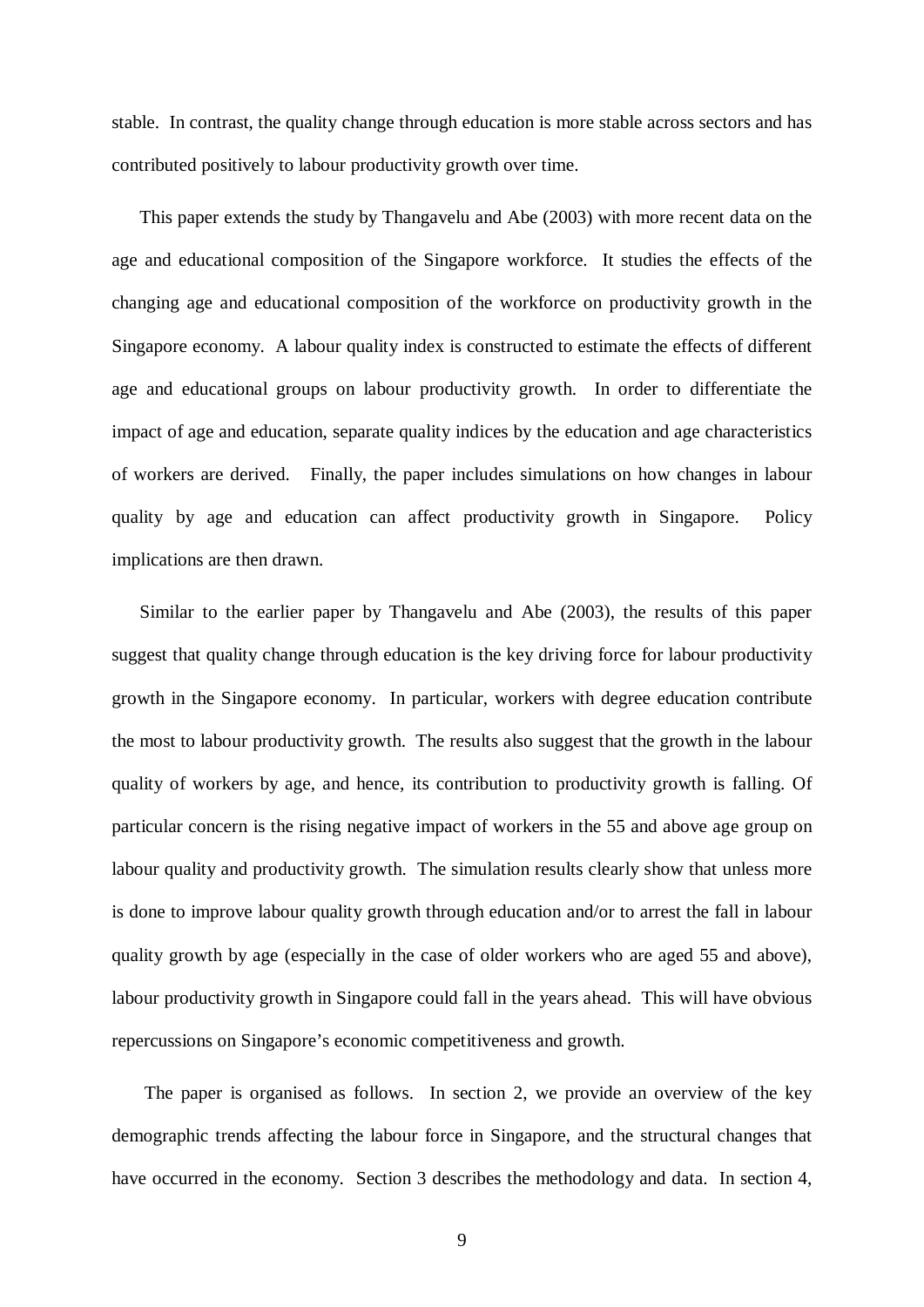results on the quality effects of the workforce by age and education groups, and their impact on labour productivity growth are provided. In section 5, we report the results of the simulations on changes in labour quality by age and education. Section 6 concludes, and provides some policy implications from the study.

#### **2. Key Demographic Trends and Structural Changes in Singapore**

#### **2.1 Key Demographic and Labour Force Trends**

As in most developed countries, the age structure of the population in Singapore is changing due to falling fertility and mortality rates. Shantakumar's work $4$  reveals the extent of the changing age structure in Singapore. In particular, Shantakumar (1996) reports a falling youth dependency ratio and a rising old-aged dependency ratio since 1966, which clearly reflects the aging of the resident population in Singapore.

In 2004, out of the 3.4 million people aged 15 and above in Singapore, about 1.2 million males and 980,000 females were in the labour force. Although Singapore has one of the highest overall labour force participation rates (LFPR) among countries such as the United Kingdom, Hong Kong, South Korea, Japan, China, and Taiwan, the participation rate of older persons and mature women in Singapore still tends to lag behind other countries. Chart 1 in Appendix 1 shows the LFPR of males and females in Singapore. While a high percentage of Singapore women are economically active when they are in their 20s, their participation rate declines with age. The absence of a second peak hints at the difficulty that women face in reentering the workforce after childbirth, possibly due to the lack of family-friendly work arrangements. Nevertheless, in recent years, there are signs of a rise in the participation rates of older women aged between 45 and 64. Their increased participation is likely to have been driven by a need to supplement their family income amidst difficult economic conditions.

 <sup>4</sup> See Shantakumar, G (1996).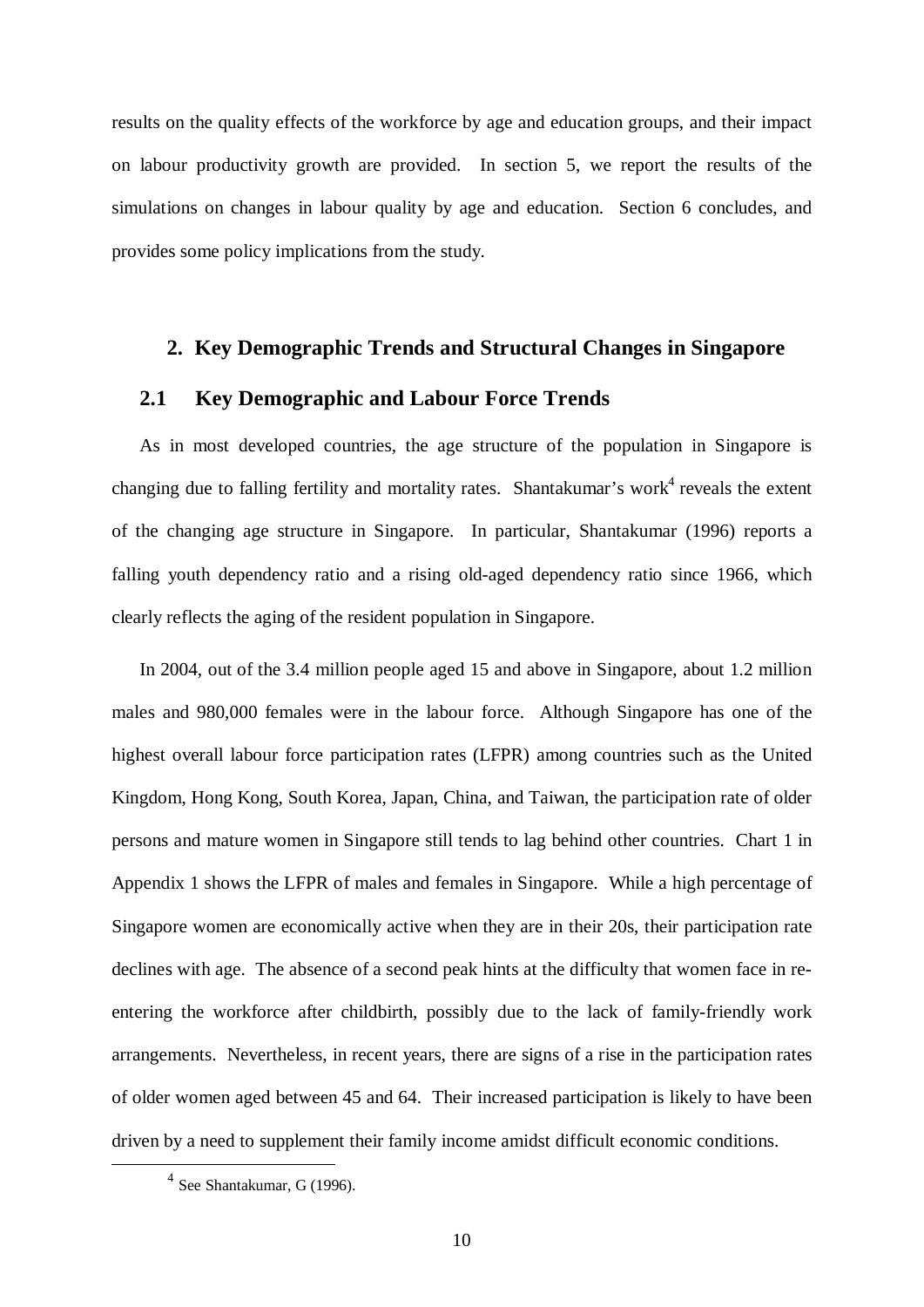Even with the current levels of LFPR, the labour force is already showing signs of aging. Table 1 below shows the changing age composition of workers in Singapore. In 1984-1994, the share of workers between 15 to 29 years old was 40 percent, but this fell to 27 percent in 1995-2004. On the other hand, the share of older workers aged 40 and above increased from 30 percent in 1984-1994 to 43 percent in 1995-2004. Corresponding to this aging profile, the median age of workers rose to 38.8 years in 2004, up from 35.1 years a decade ago.

**Table 1: Changing Age Composition of Workers in Singapore (%), 1984-2004** 

**15-29 yrs 30-39 yrs 40 yrs and over Total** 

| 1984-1<br>1994 | 20 Q<br>J. J. O             | 30.1 | 30.1 | 00<br>100. |
|----------------|-----------------------------|------|------|------------|
| 1995-2004      | $\lambda$<br>$\cdot$ $\sim$ | 30.3 | т∠.Ј | 00.00      |

Source: Labour Force Survey, various issues, Ministry of Manpower, Singapore

In the years ahead, more older workers and women may stay on for a longer time in the labour force, given the expected rise in life expectancy and the need to ensure an adequate amount of savings for retirement. With the rising LFPR of older persons, and coupled with a low fertility rate, we can expect the greying of the labour force to continue.

As for the educational profile of the workers, there has been a distinct improvement in the profile over the years (see Table 2). The proportion of workers with no formal or primary and lower education fell from 48.9 percent in 1984-1994 to 35.5 percent in 1995-2004. In contrast, the proportion of workers with post-secondary / diploma, and degree education increased from 20.7 percent in 1984-1994 to 36.2 percent in 1995-2004.

**Table 2: Changing Education Composition of Workers in Singapore (%), 1984- 2004** 

|           | No formal | <b>Primary or</b><br>Lower | <b>Secondary</b> | Post-Sec /<br><b>Diploma</b> | <b>Degree</b> | <b>Total</b> |
|-----------|-----------|----------------------------|------------------|------------------------------|---------------|--------------|
| 1984-1994 | 18.7      | 30.2                       | 30.3             | 14.1                         | 6.6           | 100.00       |
| 1995-2004 | 14.1      | 21.4                       | 28.3             | 20.5                         | 15.7          | 100.00       |

Source: Labour Force Survey, various issues, Ministry of Manpower, Singapore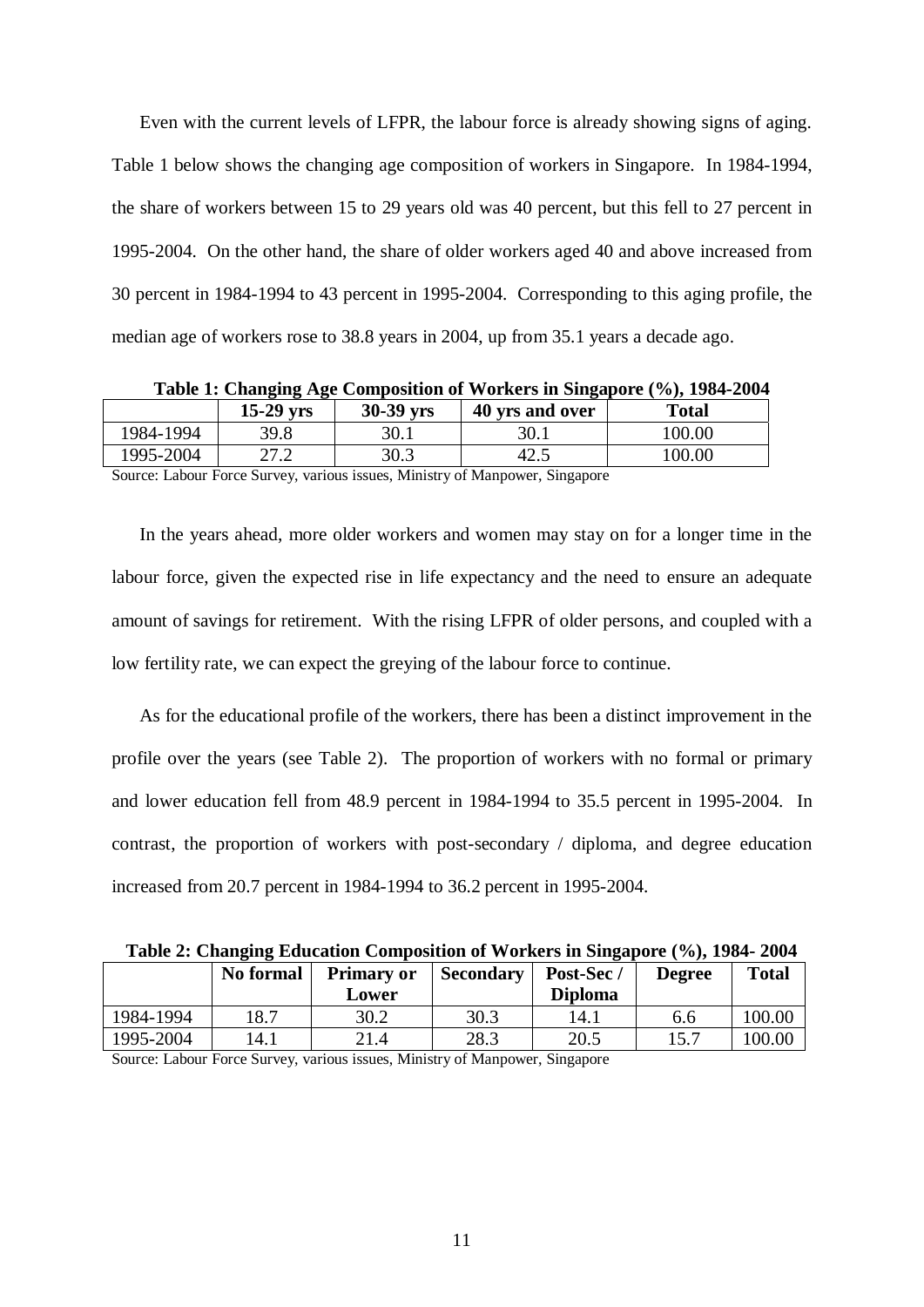#### **2.2 Structural Transformation in the Singapore Economy**

The Singapore economy has undergone several major structural changes over the years. Since the 1970s, the economy has constantly adjusted its manufacturing industrial structure to higher value-added production to maintain competitiveness in the global economy<sup>5</sup>. In the 1980s, the economy adjusted its industrial structure from labour and capital-intensive production to capital-skilled intensive production. In the 1990s, to maintain competitiveness and to offset the "hollowing-out" effects from the re-location of multinational corporations, the manufacturing sector shifted towards more skilled and knowledge-based activities. In recent years, the services sector has also become more important. In 1999-2004, the services sector accounted for nearly 65 percent of nominal GDP, while the manufacturing sector only accounted for 25 percent.

Against this backdrop of rapid structural changes, workers, especially the older ones, may find it more difficult to keep their skills relevant to the needs of the economy. This will have significant implications for overall productivity growth in the economy.

#### **3. Growth Decomposition by Age and Education: Methodology and Data**

#### **3.1 Methodology**

The growth accounting framework, as proposed by Chinloy<sup>6</sup>, is used to analyse the effects of the age and education composition of the labour force on productivity growth in Singapore. Based on the assumption that there exists an index of labour inputs separable

 <sup>5</sup> See Rao, Bhanoji and C. Lee, "Sources of Growth in Singapore Economy and its Manufactuirng and Service Sectors"*,* Singapore Economic Review (1995), Vol. 38, No. 2: 231-251; Young, Alwyn, "A Tale of Two Cities: Factor Accumulation and Technical Change in Hong Kong and Singapore", ed. Oliver Blanchard and Stanley Fisher, NBER Macroeconomics Annual 1992, Cambridge, MA: MIT Press 1992); Young, Alywn, 1995. "The Tyranny of the Numbers: Confronting the Statistical Realities of the East Asian Growth Experience." Quarterly Journal of Economics (1995): 641-680.

See Chinloy, Peter (1989).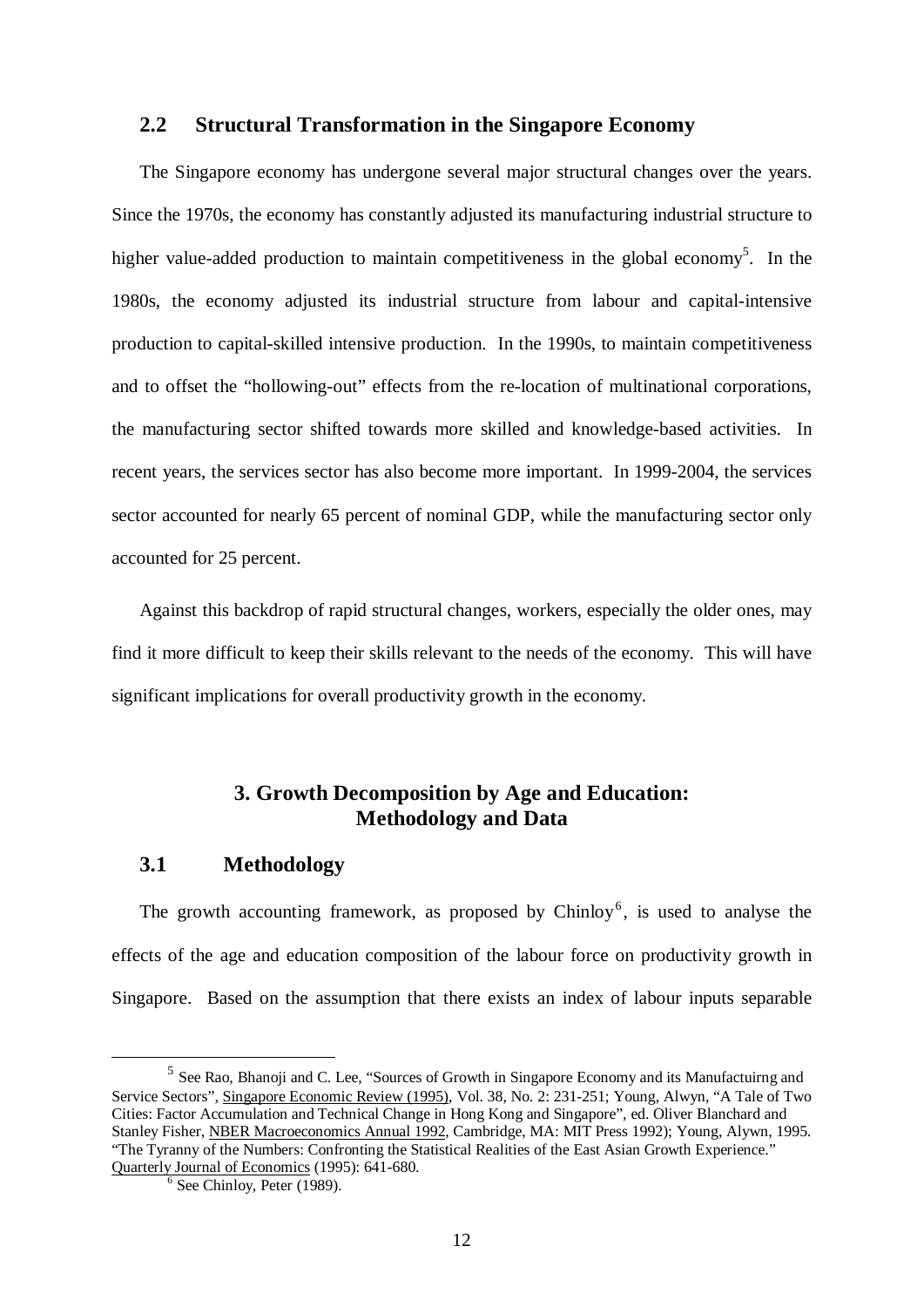from other factors of production such as capital and material inputs, a quality index for labour inputs is constructed. In addition, the model also assumes that the labour inputs, which are disaggregated in terms of their age and education characteristics, are paid the value of their marginal products.

The production function is defined as:

$$
Y = f(D, X_{L+1}, \dots, X_N, A), \tag{1}
$$

where *Y* is the quantity of output,  $X_{L+i}$  is non-labour inputs, and A is the technology variable. The labour input index is defined by  $D = D(X_1, X_2, \ldots, X_L)$  with  $X_i$  types of labour inputs.

The total employment in the economy is defined as:

$$
E = \sum X_i, \, i = 1, \dots, L \tag{2}
$$

and total compensation as:

$$
C = \sum X_i W_i \tag{3}
$$

where  $W_i$  is the unit wage for the  $i<sup>th</sup>$  labour input. The labour compensation share  $(s_i)$  is given as:  $s_i = \frac{X_i W_i}{C}$ .

Given the assumption of competitive markets and linear homogeneity of the production function, we can equate the elasticity of  $D$  with respect to  $X_i$  to the labour compensation share *s<sub>i</sub>*. In this case, the growth rate of the labour input index (d) is given by:  $d = \sum s_i x_i$ , where  $x_i$  is the growth rate of labour input *i*. Since the input index is assumed to be linearly homogenous, it can be expressed as:

$$
D = ED^*(\frac{X_i}{E}, \frac{X_2}{E}, \dots, \frac{X_L}{E}) = ED^*(b_1 \dots b_L),
$$
 (4)

where  $D^*$  is the index of labour quality and  $b_i$  is the employment share. The quality index is redefined as: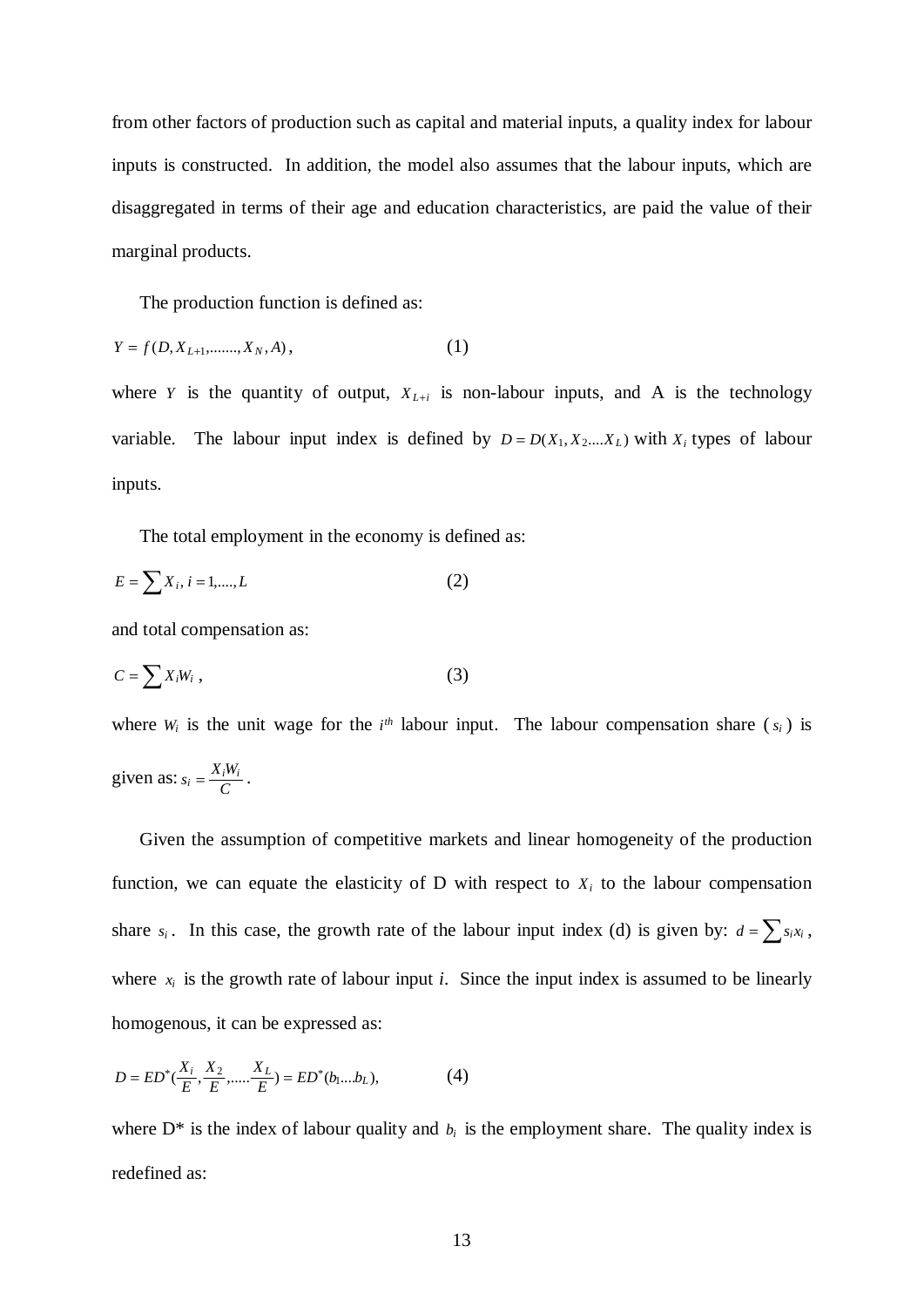$$
D^*(b_1....b_L) = \frac{D}{E},
$$
 (4')

As in the compensation share, the employment share too will sum to one. The interpretation of the quality index is that if  $D^*$  equals to one, the total labour inputs is equal to total employment, and there is no difference in quality across the different types of labour inputs. However, if the quality of contribution of workers in terms of education and skills is higher than the actual employment, the labour quantity index will be greater than the total employment. In this case, the quality index will be greater than one and the contribution of workers to output will be underestimated if only actual employment is taken into account in the decomposition of output growth.

The total employment can also be expressed in growth rates:  $e = \sum b_i x_i$ . The growth rate in labour quality  $(d^*)$  is the difference between the growth rate of labour quality index (d) and employment growth rate:

$$
d^* = \sum (s_i - b_i)x_i = \sum q_i x_i.
$$
 (5)

The quality weight is given by  $(s_i - b_i)$  for input *i*. The quality weight of the  $i^{th}$  type of worker consists of his compensation share  $(s_i)$  and employment share  $(b_i)$ . The quality weight will be positive when the compensation share exceeds the employment share of the  $i<sup>th</sup>$  unit of labour. The contribution to labour quality by the  $i<sup>th</sup>$  labour input is given by the product of the quality weight and the employment growth rate for the *i*<sup>th</sup> labour input.

Applying the growth accounting framework, output growth ( *y* ) can be expressed as:

$$
y = s_L(e + \sum_{i=1}^{L} q_i x_i) + \sum_{i=L+1}^{N} v_i x_i + a , \qquad (6)
$$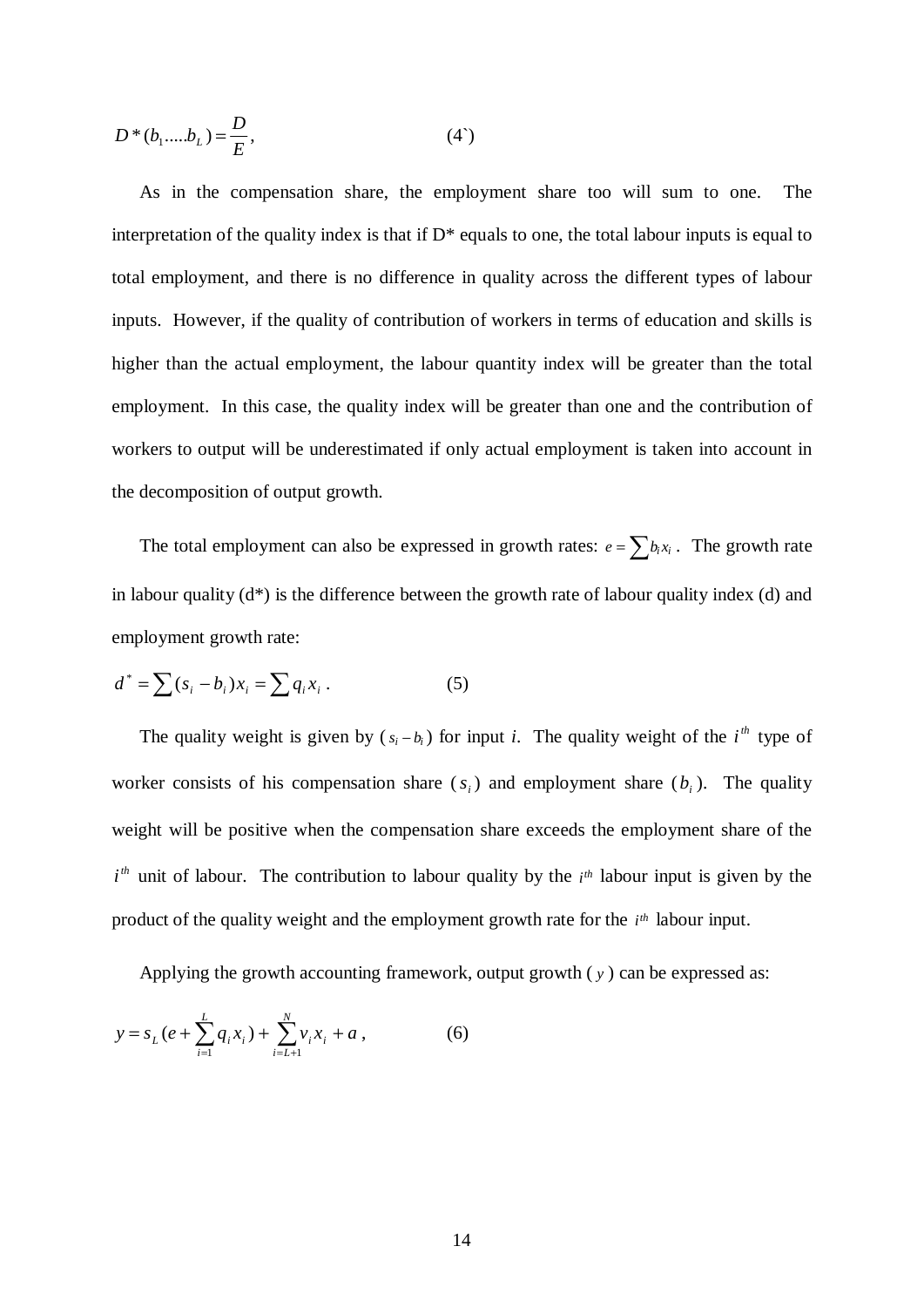where  $s_i$  is the labour share,  $v_i$  is the share of other non-labour inputs<sup>7</sup>, and *a* is total factor productivity (TFP) growth. The output growth is decomposed into three components: labour input growth consisting of growth in employment and labour quality; non-labour inputs growth; and TFP growth. This equation can be rewritten as labour productivity growth:

$$
y - e = s_L \sum_{i=1}^{L} q_i x_i + \sum_{i=L+1}^{N} v_i (x_i - e) + a . \tag{7}
$$

The above framework also allows one to decompose the effects of aging and education on labour productivity growth through the labour quality index. The effects of education and age on labour productivity growth can be observed if we construct separate quality effects for age and education.

 The growth of labour quality by age can be constructed in the following manner. Let *j* represent characteristics of employment by age and *h* represent characteristics of employment by education. The total employment by age is given by summing over the educational groups:

$$
X_j = \sum_{h=1}^{H} X_{jh}, \qquad j = 1, \dots, J
$$
 (8)

and total employment by education is given by summing over the age groups:

$$
X_h = \sum_{j}^{J} X_{jh}, \qquad h = 1, \dots, H
$$
 (9)

The contribution of a given age group to labour quality is given as:

$$
z_j = q_j x_j, \qquad j = 1, \dots, J \tag{10}
$$

and the contribution of a given educational group to labour quality is given as:

$$
n_h = q_h x_h, \qquad h = 1, \dots, H \tag{11}
$$

 $\overline{\phantom{a}}$ <sup>7</sup> With constant returns to scale and competitive market assumption, we will have:  $1-s_L = \sum v_i$ .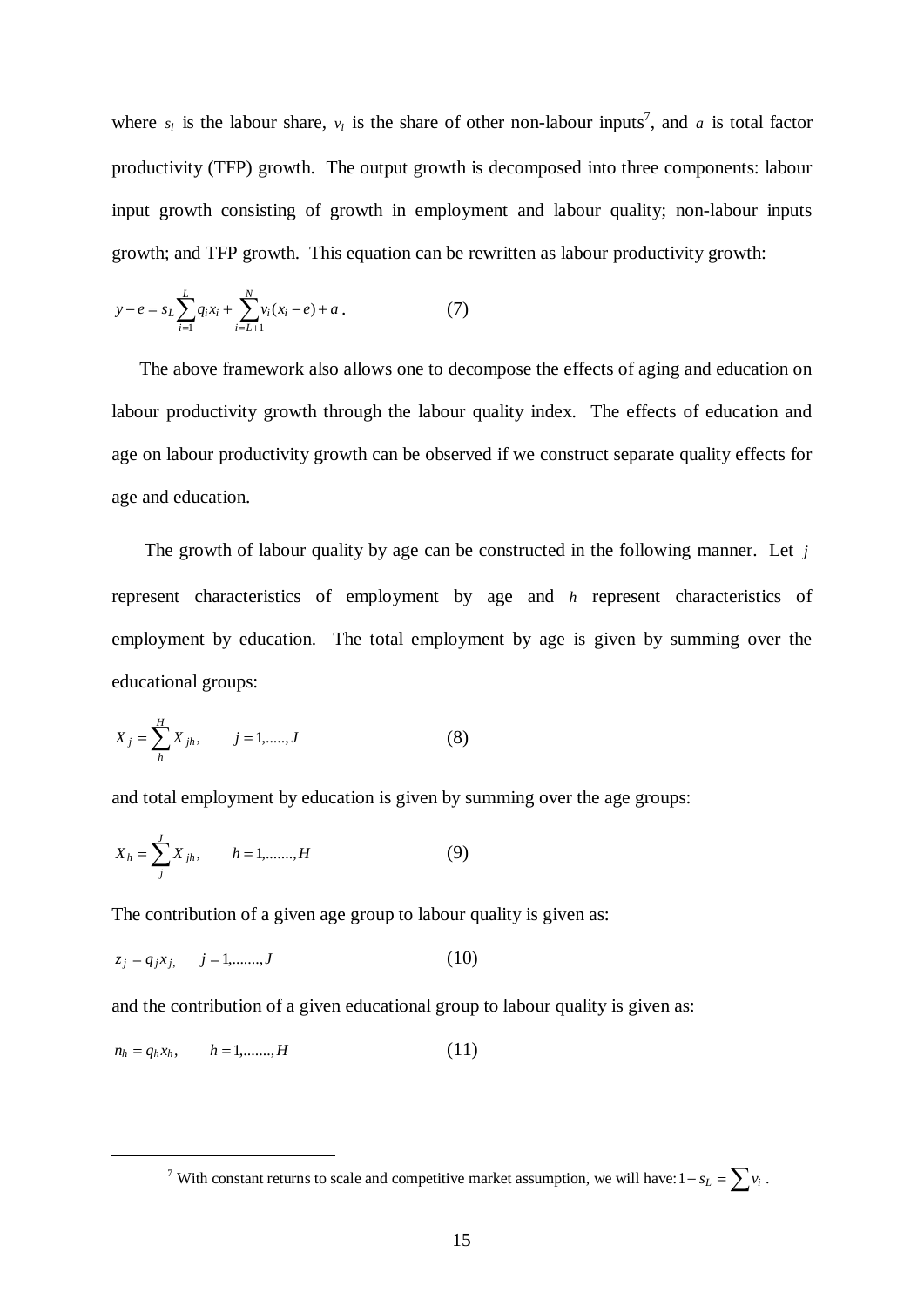where the labour quality weights,  $q_j$  and  $q_h$ , are constructed as in equation (5). In this case, the growth in labour quality is the sum of the contribution of education and age:

$$
d^* = \sum_j z_j + \sum_h n_h \,. \tag{12}
$$

and labour productivity growth is expressed analogous to equation (7):

$$
y - e = s_L \left[ \sum_{j=1}^{J} z_j + \sum_{h=1}^{H} n_h \right] + \sum_{i=L+1}^{N} v_i (x_i - e) + a \,. \tag{13}
$$

#### **3.2 Data Requirements**

This study uses annual data from 1983 to 2004, since data on the age and education composition of workers is only available from 1983 onwards. The data for capital investments, value-added output, output price deflators, and capital stock price deflators is collected from the *Yearbook of Statistics, Department of Statistics, Singapore* (various issues). The data for employment and gross monthly income by age and education (see Table 3) is obtained from the *Labour Force Surveys* and *Profile of the Labour Force of Singapore, Ministry of Manpower, Singapore* (various issues). As the gross monthly income by age and education is given in income ranges<sup>8</sup>, we used the mean gross monthly income within each range to calculate the gross compensation for workers by age and education.

|             | Table 5. Categories of Labour Input Data |                           |
|-------------|------------------------------------------|---------------------------|
| Age Group   | <b>Highest Qualification Attained</b>    | <b>Mean Gross Monthly</b> |
| $15 - 24$   | Never attended school/Incomplete         | Income                    |
| $25-29$     | Primary                                  | \$500                     |
| $30 - 39$   | Primary/Incomplete Secondary             | \$700                     |
| $40 - 44$   | Secondary<br>-                           | \$900                     |
| $45 - 54$   | Post Secondary/Diploma                   | \$1250                    |
| $55\&$ over | Degree                                   | \$1750                    |
|             |                                          | \$2250                    |
|             |                                          | \$2750                    |
|             |                                          | \$5000 & over             |

**Table 3: Categories of Labour Input Data** 

Example, gross income is given as \$400-\$599, \$600-\$799, \$800-\$999, \$1000-\$1499, \$1500-<br><sup>8</sup> For example, gross income is given as \$400-\$599, \$600-\$799, \$800-\$999, \$1000-\$1499, \$1500-\$1999, \$2000-\$2499, \$2500-\$2999, \$3000 & over.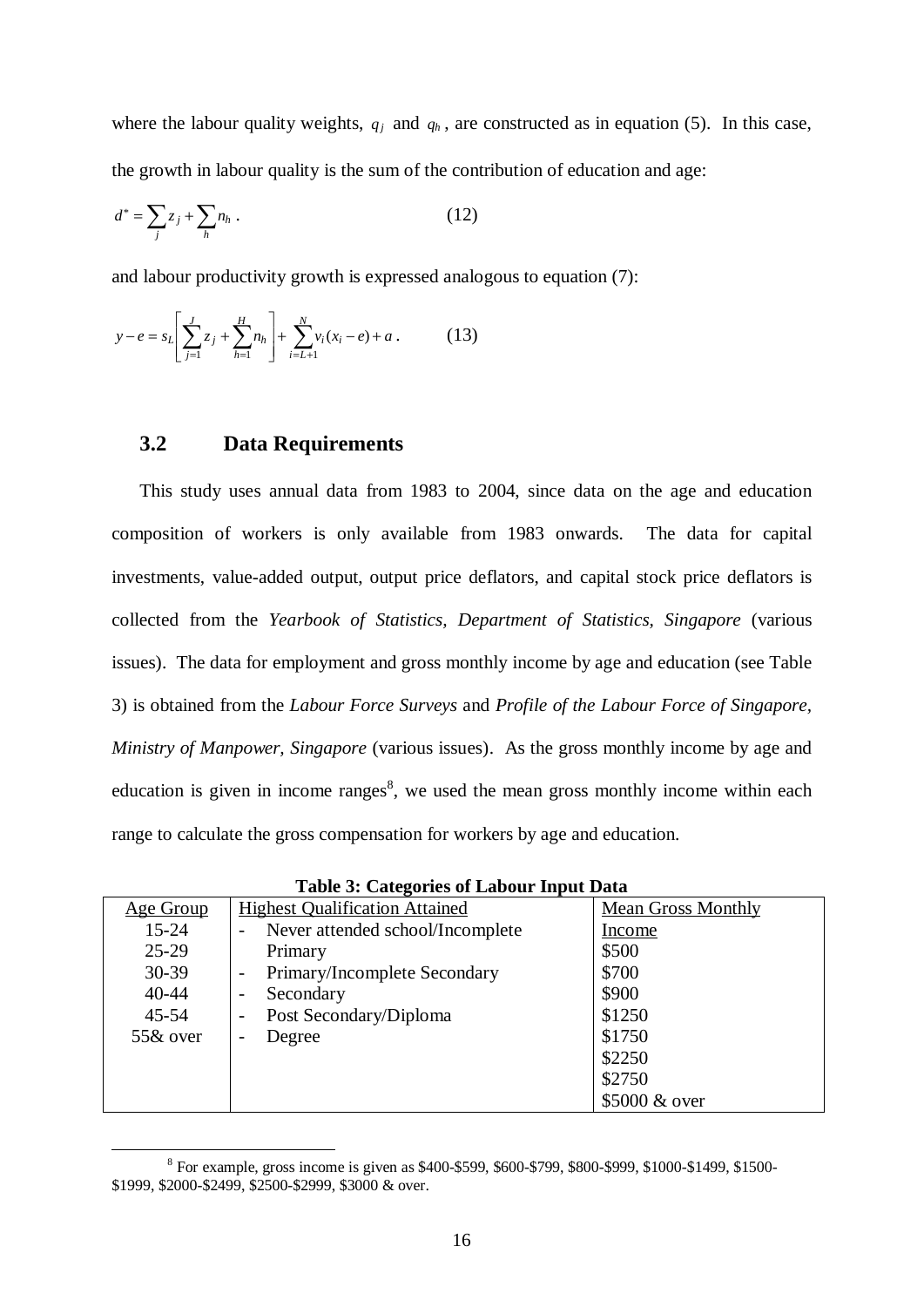The data for capital stock is obtained from Rao and Lee<sup>9</sup>, and is only available up to 1993. We estimated the capital stock data up to 2004 by using the perpetual inventory method with the depreciation rates given in Rao and Lee.

#### **4. Results: Changing Age Composition, Education and Productivity Growth at Aggregate Economy Level**

#### **4.1 Quality Effects of Workforce by Age and Education**

The changes in the quality of the workforce by age and education for the Singapore economy are given in Table 4. As the Asian financial crisis which struck in late 1997 is a watershed event marking the onset of a period of greater economic volatility, we have chosen to present the results for two time periods in the paper: the pre-crisis period of 1984-1997, and the post-crisis period of 1998-2004. More detailed results for shorter 5-year time periods are given in Appendix 1.

| Quality Effects by Age (%)              |                |                   |                  |                |               |              |
|-----------------------------------------|----------------|-------------------|------------------|----------------|---------------|--------------|
| Age                                     | $15 - 29$      | $30 - 39$         | 40-44            | 45-54          | 55 & over     | <b>Total</b> |
| Year                                    |                |                   |                  |                |               |              |
| 1984-1997                               | 0.232          | 0.279             | 0.208            | 0.141          | $-0.037$      | 0.822        |
| 1998-2004                               | 0.001          | 0.009             | 0.032            | 0.046          | $-0.081$      | 0.007        |
| 1984-2004                               | 0.155          | 0.189             | 0.149            | 0.109          | $-0.052$      | 0.551        |
| <b>Quality Effects by Education (%)</b> |                |                   |                  |                |               |              |
|                                         |                |                   |                  |                |               |              |
| Edu                                     | N <sub>0</sub> | <b>Primary or</b> | <b>Secondary</b> | Post-Sec/      | <b>Degree</b> | <b>Total</b> |
| Year                                    | Formal         | Lower             |                  | <b>Diploma</b> |               |              |
| 1984-1997                               | $-0.049$       | $-0.106$          | $-0.021$         | 0.393          | 1.169         | 1.387        |
| 1998-2004                               | $-0.016$       | 0.148             | 0.023            | 0.158          | 1.020         | 1.332        |

**Table 4: Quality Effects of Workforce by Age and Education from 1984 to 2004** 

Comparing the changes in labour quality by age groups across time, it is clear that the contribution to labour quality growth of all age groups has declined significantly in the postcrisis period when compared to the pre-crisis period. This suggests that in times of greater

 $\frac{1}{\sqrt{9}}$  $9$  See Rao and Lee (1995).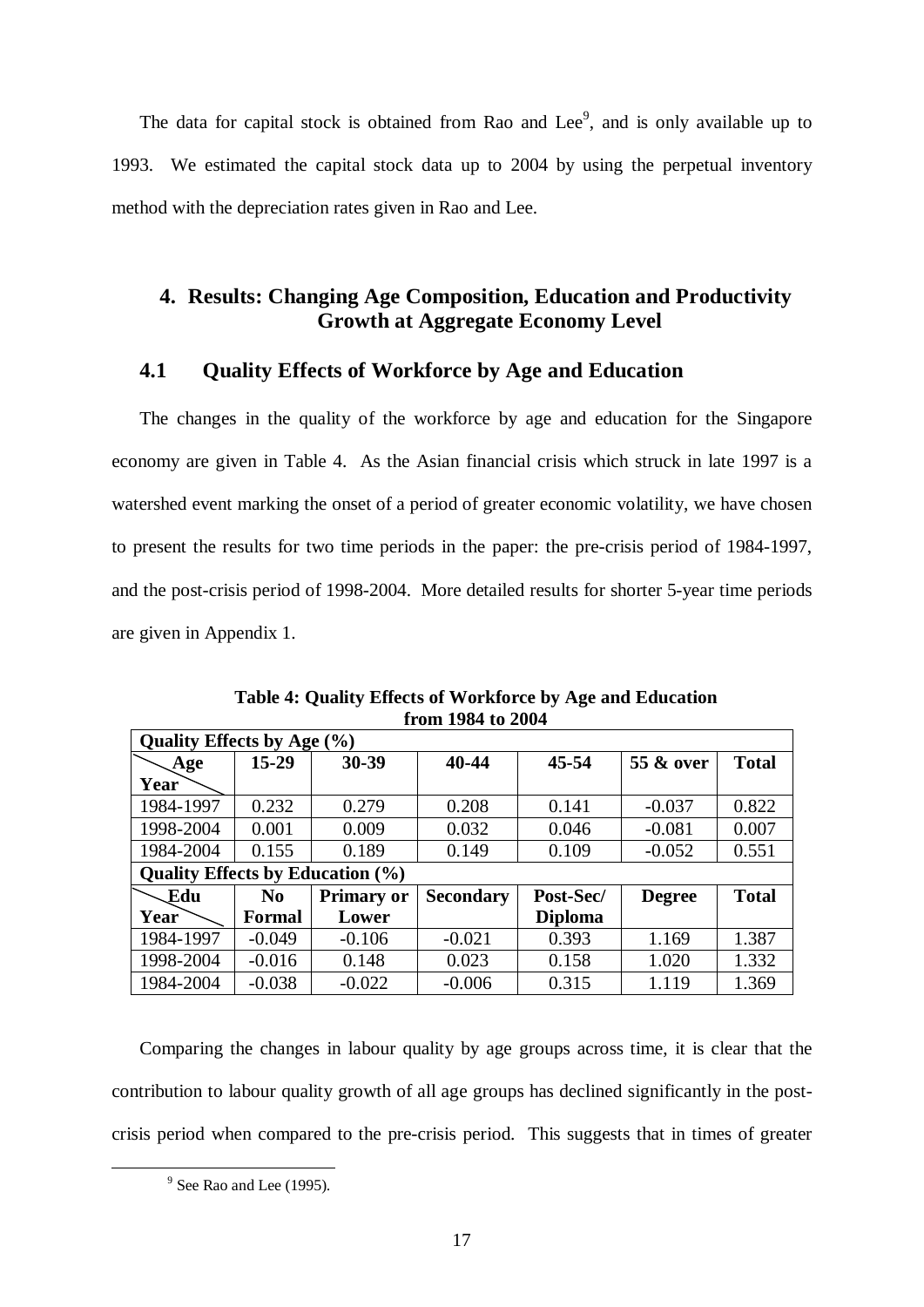economic volatility, the rate of depreciation of the technology-specific human capital of workers could be higher across all age groups, as many workers, regardless of age, may be forced by economic circumstances to take on new jobs requiring different skills.

The results also show that in 1984-1997, workers aged 39 and below contributed more to labour quality improvements than workers above the age of 40. The combined quality effect of the 15-29 and 30-39 age groups in 1984-1997 at 0.511 percent exceeded the combined quality effect of workers between 40 to 54 years old at 0.349 percent. However, in the postcrisis period of 1998-2004, the combined quality effect of workers aged 39 and below at 0.010 percent was lower than that for workers aged 40 to 54 at 0.078 percent. The relatively better performance of the older workers aged 40 to 54 years old during a period of greater economic volatility may seem counter-intuitive. However, if we consider the fact that many workers in this age group have relatively low levels of education, this trend could be partly attributed to the success of the Singapore Government in re-training less educated workers so that they remain productive and relevant to the needs of the economy. The training that the workers received could have shored up their level of productivity, and hence, helped to moderate the decline in their quality effects. The role of training in improving labour quality will be further elaborated upon in the analysis on the changes in labour quality by education.

It is also interesting to note that the contribution of workers aged 55 and above to labour quality improvements was negative in both the pre- and post- crisis periods. This shows that the value of workers to employers tends to fall once they are 55 years and above, either because the workers have become less productive with age or for other reasons. In contrast to the case of workers between 40 and 54 years old, existing training programmes targeted at older, less educated workers do not appear to have a noticeable impact on workers aged 55 and above in terms of raising their labour quality. Given the rising employment share of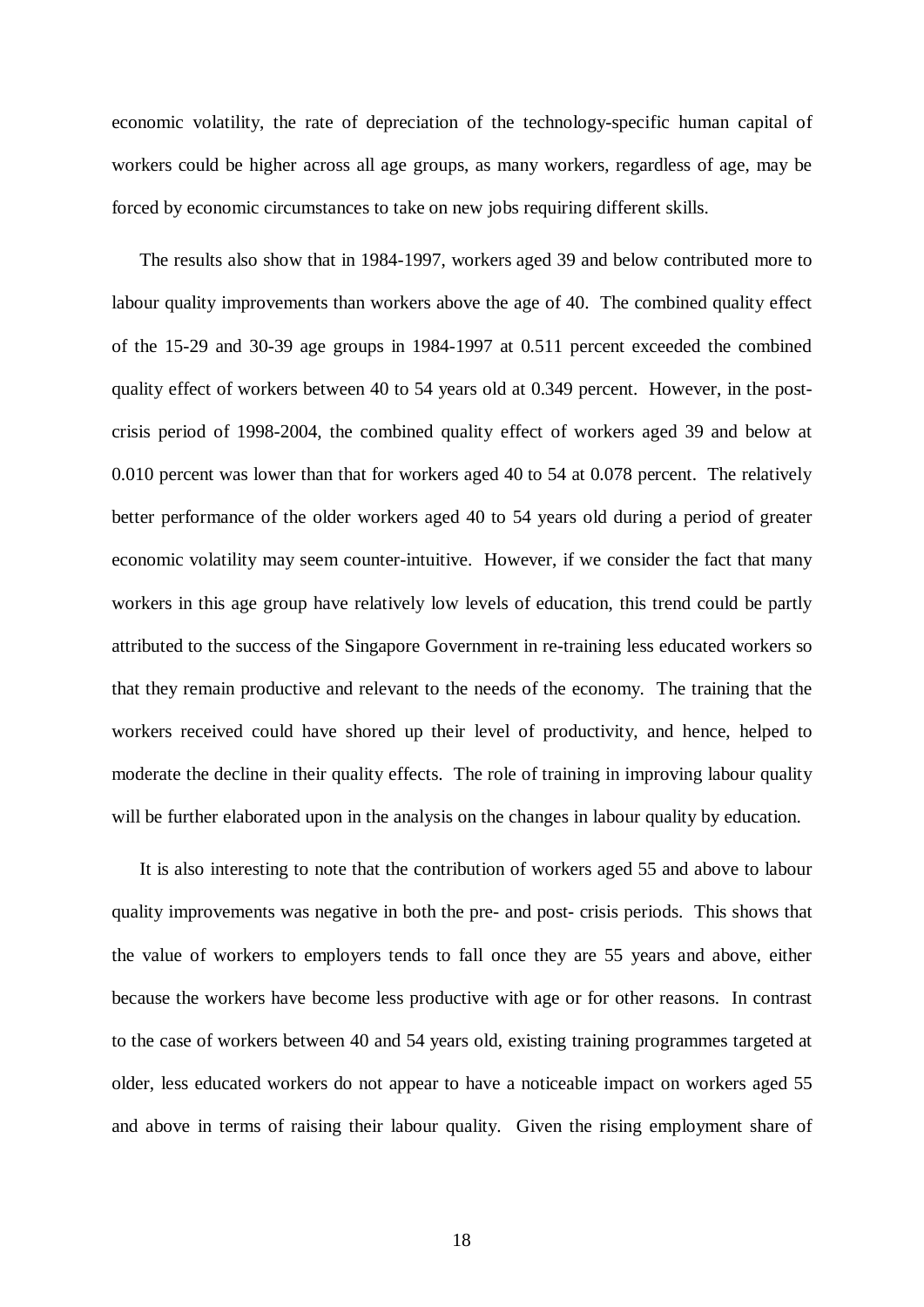workers in this age group, an increasing drag on labour quality improvements can thus be observed across the years.

As for the quality effects by educational groups, it is obvious from Table 4 that the postsecondary and above educational groups are the most significant contributors to labour quality growth. Particularly of note is the contribution of workers with degree education, which was consistently above one percent. This strongly indicates the importance of 'knowledge', or the accumulation of human capital, for the growth of the economy.

Comparing the changes in quality by education across the years, it is noteworthy that the contribution to labour quality growth of workers with secondary and below education has increased in the post-crisis period. In particular, the quality effects of workers with secondary and primary or lower education have rebounded from negative territory, with their respective quality effects rising from -0.021 percent and -0.106 percent in 1984-1997 to 0.023 and 0.148 in 1998-2004. In contrast, even though workers with post-secondary and above education continue to contribute the most to labour quality growth, their quality effects have shown a declining trend over time. In 1984-1997, the quality effect of workers with postsecondary/diploma education was 0.393 percent, but this more than halved to 0.158 percent in 1998-2004. Similarly, the quality effect of workers with degree education fell from 1.169 percent in the pre-crisis period to 1.020 percent in 1998-2004.

The improving quality effect of the less educated workers could be the result of the Government's efforts to enhance their productivity and employability, particularly through skills-based training programmes. Such efforts were stepped up during the post-crisis years, given the Government's concerns about the employability of the less educated workers in a volatile economic environment. A summary of the key workforce development programmes and initiatives that have been put in place is given in Appendix 2. A few observations can be made regarding these programmes and initiatives. First, many of the skills-based training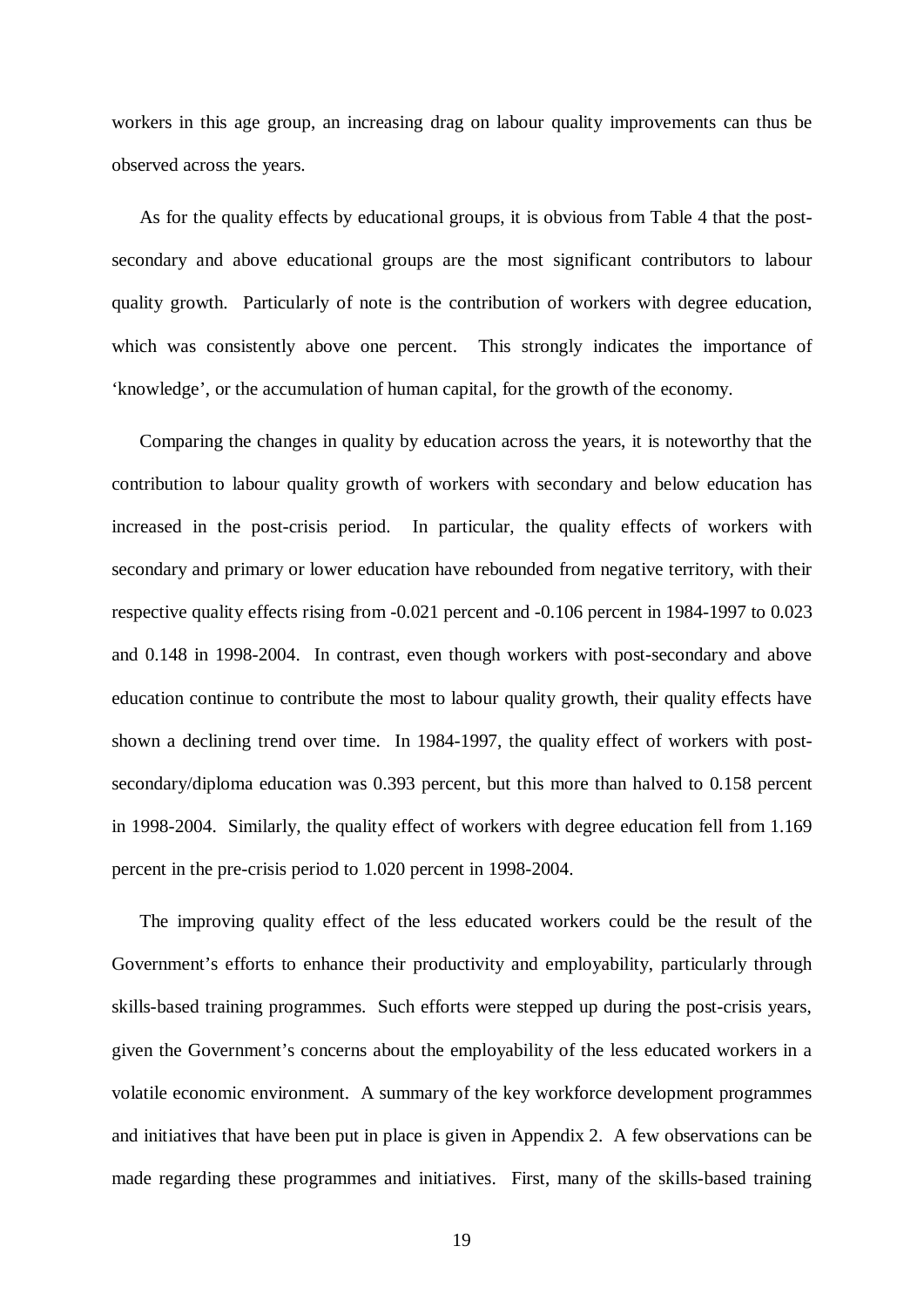programmes are targeted at older and less educated workers. Comparatively, there are fewer programmes that are targeted at the more educated ones. Second, while a number of the programmes continue to focus on industry- or job-specific training, there has been an increase in emphasis in recent years on generic skills training to improve the workers' employability across occupations and industries. Third, apart from ramping up efforts to re-train workers, the Government has also embarked on a parallel effort to encourage companies to re-design jobs undertaken by Singaporeans so as to raise the productivity of these jobs (e.g., through use of machinery or the re-design of work processes).

The improving quality effect of the less educated workers seems to suggest that the Government's efforts may have been successful in raising their productivity through skills training and job re-design efforts. At the same time, however, the decline in the quality effects of the better educated workers over time may be a cause for concern. Such a trend suggests that even higher educated workers could see a more rapid erosion of their technology-specific human capital during times of greater economic volatility and uncertainty, as they may be forced to take on new jobs requiring different skills sets when their old jobs disappear. Although the Government's re-training efforts should rightly still be focused on the less educated workers, this trend highlights the need to consider more ways to encourage and help the better educated workers keep their skills relevant to the changing needs of the economy.

#### **4.2 Contribution of Labour Quality to Productivity Growth**

The contribution of workers by age and educational groups to labour productivity growth is given in Table 5. Not surprisingly, the results show the same trends as those observed for the quality effects by age and education. In terms of the contribution by age, younger workers below 39 years old contributed more to labour productivity growth than older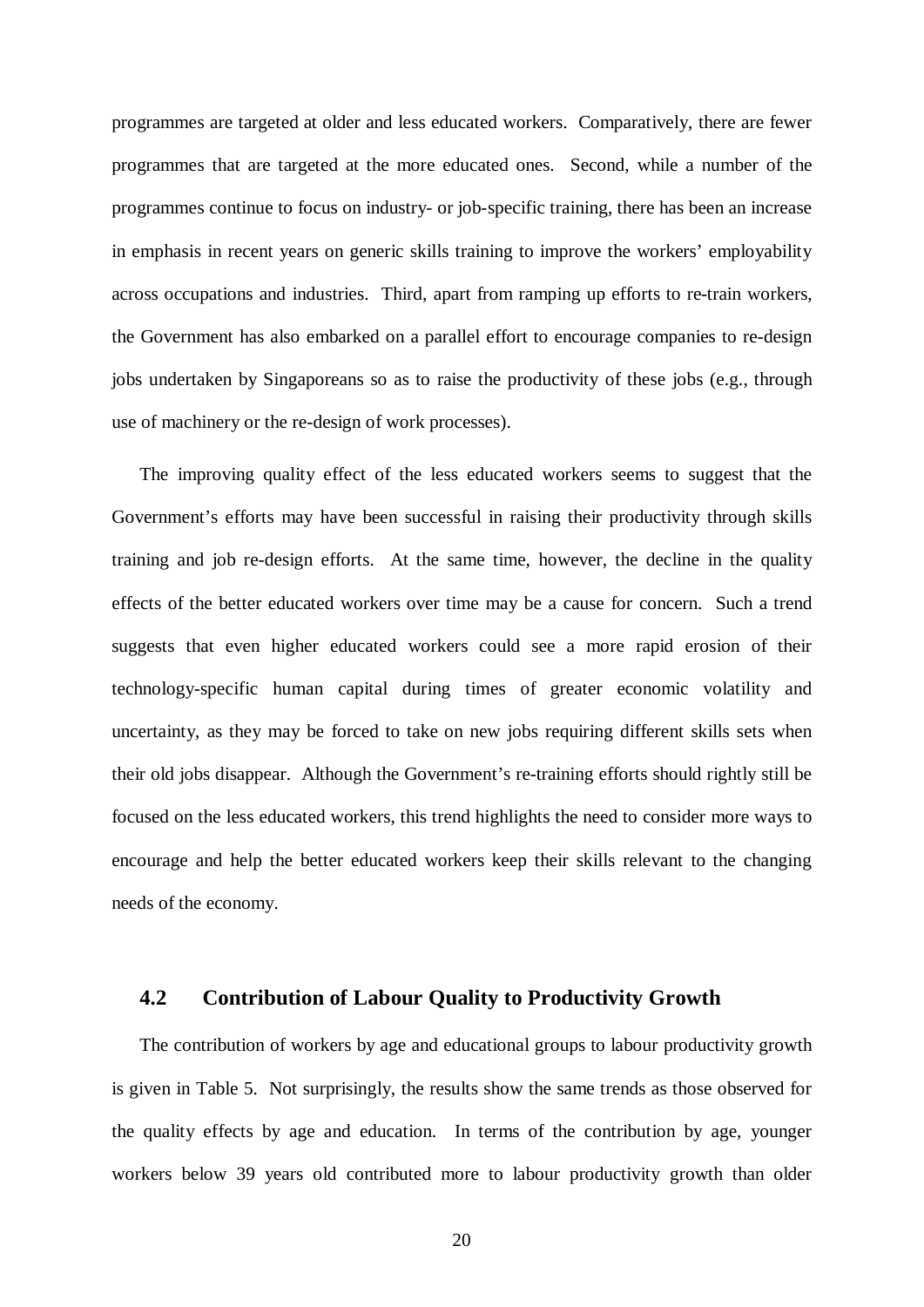workers aged 40-54 in 1984-1997. The contribution of workers below 39 years old to productivity growth was 0.198 percent, compared to 0.129 percent for those between 40 and 54 years old. In 1998-2004, the contribution of those aged 40-54 to productivity growth became greater than that for younger workers, given their higher quality effects as described in the previous section. However, workers aged 55 and above had exerted a dampening effect on overall productivity growth, particularly in 1998-2004. In the years ahead, as the share of workers aged 55 and above continues to rise with the aging of the labour force, we could see an increasing negative impact on productivity growth.

**Table 5: Contribution of Workers to Productivity by Age and Education Groups from 1984 to 2004** 

| Contribution to Productivity by Age (%) |                |                |                                               |                |               |              |
|-----------------------------------------|----------------|----------------|-----------------------------------------------|----------------|---------------|--------------|
| Age                                     | $15 - 29$      | 30-39          | 40-44                                         | 45-54          | 55 &          | <b>Total</b> |
| Year                                    |                |                |                                               |                | over          |              |
| 1984-1997                               | 0.090          | 0.108          | 0.077                                         | 0.052          | $-0.013$      | 0.315        |
| 1998-2004                               | 0.003          | 0.004          | 0.011                                         | 0.016          | $-0.028$      | 0.006        |
| 1984-2004                               | 0.061          | 0.073          | 0.055                                         | 0.040          | $-0.018$      | 0.212        |
|                                         |                |                | Contribution to Productivity by Education (%) |                |               |              |
| <b>Edu</b>                              | N <sub>0</sub> | <b>Primary</b> | <b>Secondary</b>                              | Post-Sec/      | <b>Degree</b> | <b>Total</b> |
| Year                                    | <b>Formal</b>  | or Lower       |                                               | <b>Diploma</b> |               |              |
| 1984-1997                               | $-0.007$       | $-0.038$       | $-0.008$                                      | 0.151          | 0.450         | 0.549        |
| 1998-2004                               | $-0.004$       | 0.052          | 0.007                                         | 0.055          | 0.356         | 0.466        |
| 1984-2004                               | $-0.006$       | $-0.008$       | $-0.003$                                      | 0.119          | 0.418         | 0.521        |

In terms of the contribution of workers by educational groups, the results show that workers with degree education contributed the most to labour productivity growth. Their contribution tends to be much higher than that of other educational groups. This once again underscores the importance of education and 'knowledge' human capital in the knowledgebased economy.

A comparison of the total contribution to labour productivity growth of workers by age groups to the total contribution of workers by educational groups across time reveals interesting trends. First, the total contribution of workers in different age groups to labour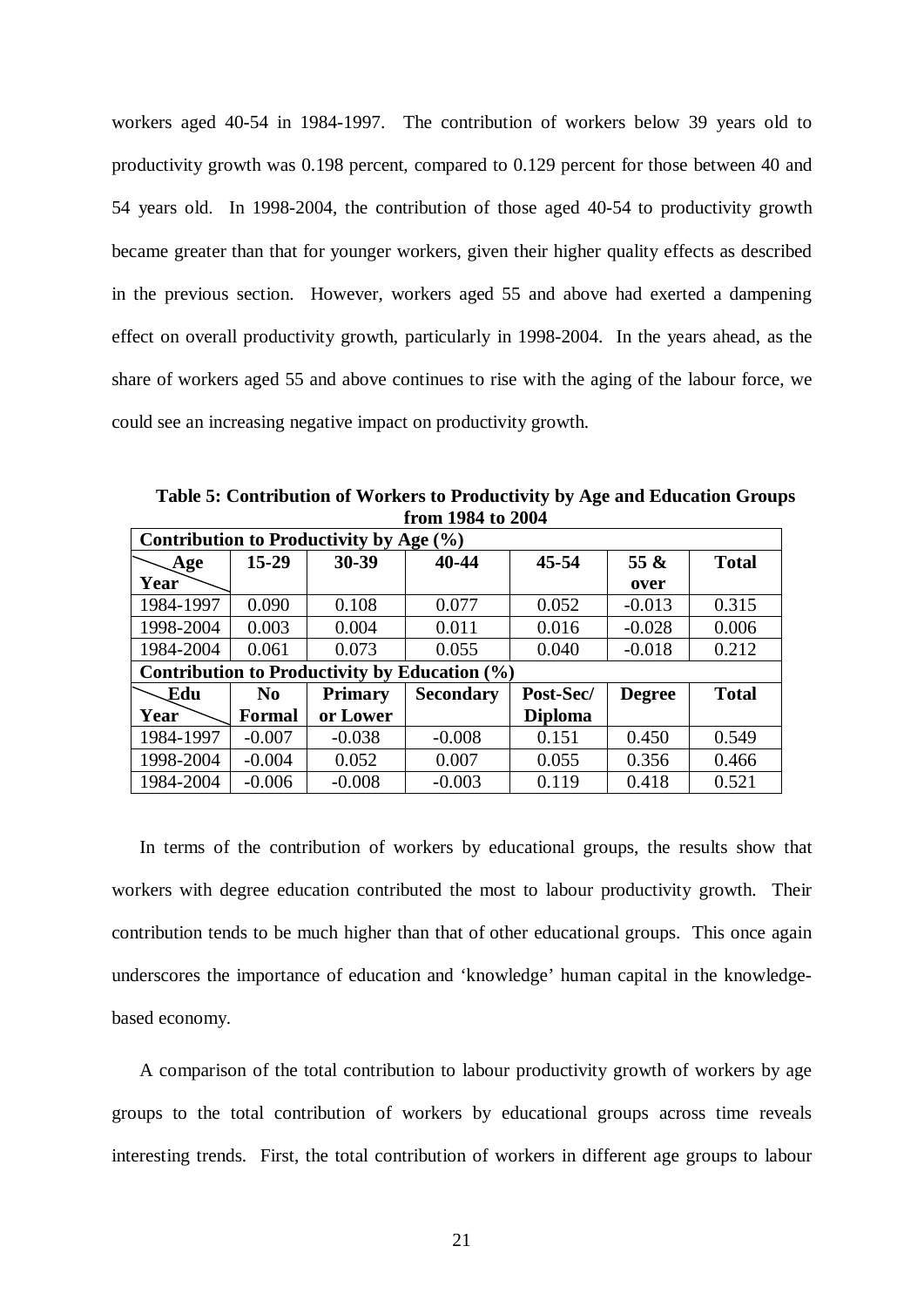productivity growth was much lower than the total contribution of workers in the different educational groups in both time periods. Second, the total contribution of workers by age to productivity growth had fallen dramatically from 0.315 percent in 1984-1997 to 0.006 percent in 1998-2004. In contrast, the total contribution to productivity growth of workers by education had generally remained high, averaging about 0.5 percent. These trends suggest that quality change through education is the key driver of labour productivity growth, and that the raising of labour quality through education could be an effective way of countering the negative impact of an aging labour force on productivity growth.

The sources of labour productivity growth for Singapore are summarised in Table 6 below. In 1984-1997, the growth in capital per worker contributed to 53 percent of labour productivity growth. The contributions from improvements in labour quality and TFP were lower at 13 percent and 34 percent, respectively. In the post-crisis period, the relatively sluggish output growth had led to lower labour productivity growth overall. Whilst the contribution from improvements in labour quality to labour productivity growth remained lower than the contribution from the growth of capital per worker, the size of its contribution had grown to 22 percent. TFP growth in the post-crisis period was slightly negative, largely due to the economic setbacks caused by the Asian financial crisis and the September 11 crisis. Chart 2A in Appendix 1 shows the TFP growth and GDP growth for Singapore in 1984-2004. It is not surprising to see the TFP growth rate following closely the trend in GDP growth rate. The Asian financial crisis (in late 1997) and the September 11 crisis (in 2001) caused both GDP and TFP growth to plummet. With the exception of a small dip in 2003 due to the SARS crisis, TFP growth has been on an upward trend since 2001, in line with the economic recovery. See Chart 2B in Appendix 1 for a depiction of the trends in TFP growth in the post-crisis period.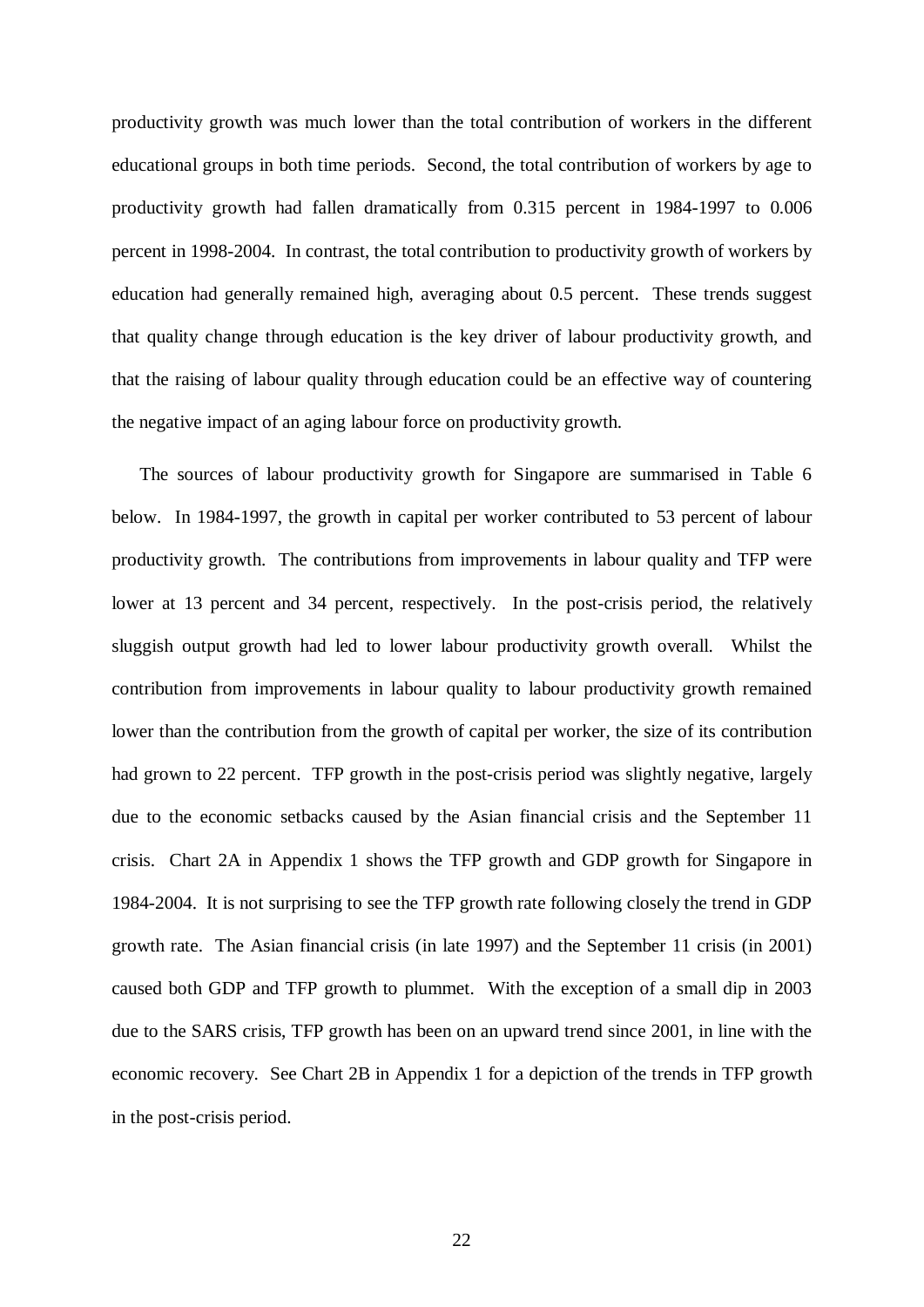| $11 \, \text{GHz}$ $12 \, \text{GHz}$ to $2 \, \text{GHz}$ (20 |         |         |         |        |                  |              |            |
|----------------------------------------------------------------|---------|---------|---------|--------|------------------|--------------|------------|
|                                                                | Growth  | Growth  | Growth  | Labour | Contribution     | Contribution | <b>TFP</b> |
|                                                                | Rate of | Rate of | Rate of | Share  | from Growth      | from Labour  | Growth     |
|                                                                | output  | Labour  | Capital |        | Rate of          | Quality      |            |
|                                                                |         | Prod.   | Stock   |        | Capital per      | $(d^*(s_L))$ |            |
|                                                                |         |         |         |        | worker           |              |            |
|                                                                |         |         |         |        | $((x-e)(1-s_L))$ |              |            |
| 1984-1997                                                      | 9.89    | 6.94    | 8.91    | 37.88  | 3.71             | 0.86         | 2.37       |
| 1998-2004                                                      | 3.83    | 2.07    | 4.39    | 34.83  | 1.68             | 0.47         | $-0.09$    |
| 1984-2004                                                      | 7.87    | 5.32    | 7.40    | 36.86  | 3.03             | 0.73         | 1.55       |

**Table 6: Sources of Labour Productivity Growth in Singapore from 1984 to 2004 (%)**

#### **5. Results of Simulations on Changes in Labour Quality**

This section reports the results of the simulations on changes in labour quality by age and education on productivity growth in Singapore. The baseline results are taken to be the average growth rates in labour productivity, labour quality by age and education, capital per worker and TFP achieved over the entire period of analysis, i.e., 1984-2004. By simulating changes in labour quality by age and education, while holding the growth rates of capital per worker and TFP, as well as the average compensation share of labour inputs constant at the baseline level, we can explore how such changes may affect labour productivity growth in the years ahead.

Three main scenarios are explored in this simulation exercise:

- (i) **Scenario 1** Growth in labour quality by age declines, while growth in labour quality by education remains unchanged. As such a scenario could happen with an aging labour force, it would be interesting to examine the impact of a sustained fall in the growth rate of labour quality by age on productivity growth. Here, we simulate the effects of a fall of 25%, 50% and 75% in the growth rate of labour quality by age.
- (ii) **Scenario 2** Growth in labour quality by age continues to decline, while growth in labour quality by education increases. This scenario is to explore the extent to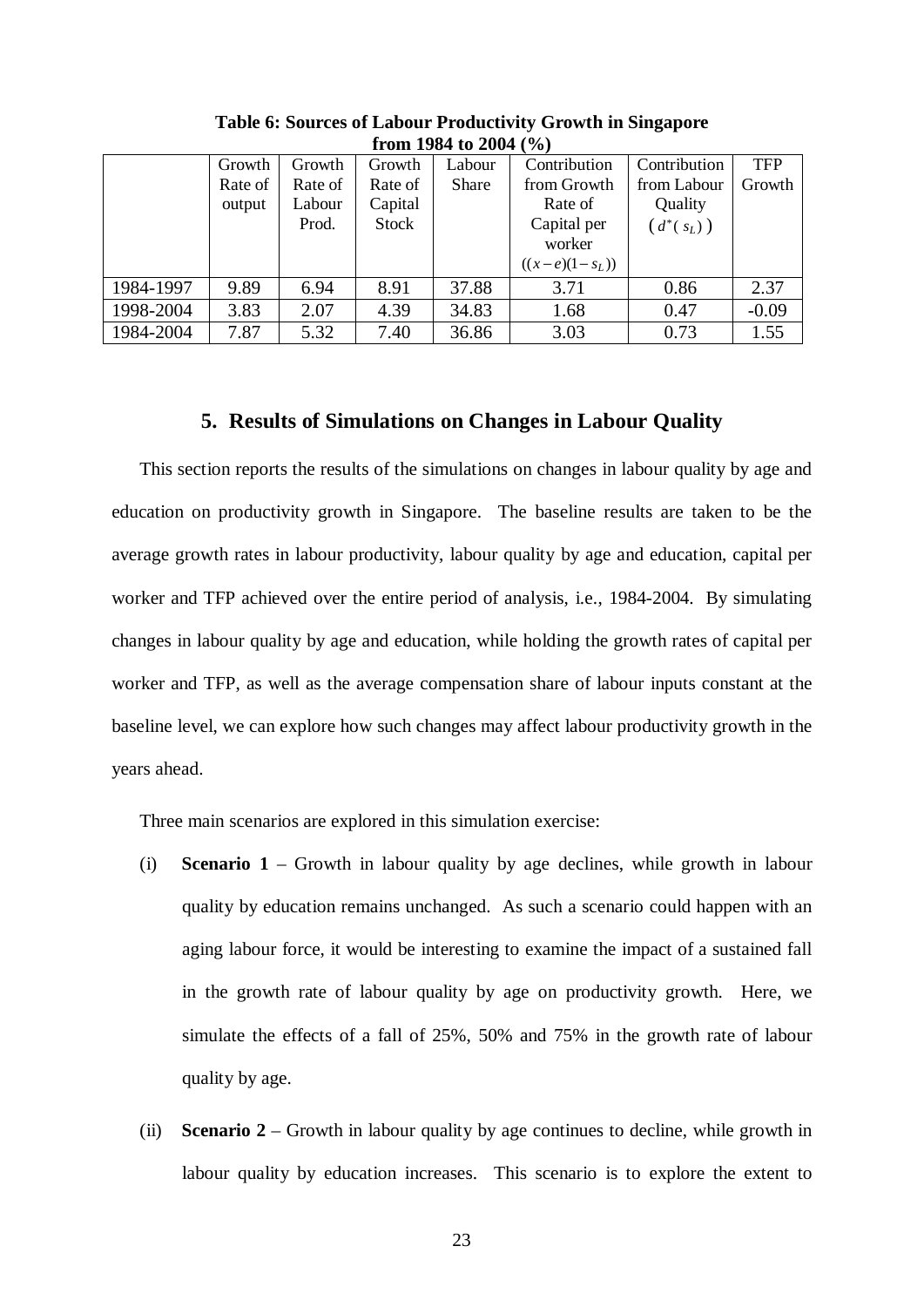which improvements in labour quality through education can compensate for the lower growth in labour quality by age caused by an aging labour force. Again, we simulate the effects of a fall of 25%, 50% and 75% in the growth rate of labour quality by age, but this time, the falls are accompanied by increases of 25%, 50% and 75% in the growth rate of labour quality by education.

(iii) **Scenario 3** – This is the best case scenario, in which the growth rates of labour quality by age and education both increase by 25%, 50% and 75%.

The results of the simulation exercise are provided in Table 7.

|                   | <b>Growth Rate of</b><br><b>Labour Quality by</b><br>Age | <b>Growth Rate of</b><br><b>Labour Quality by</b><br><b>Education</b> | <b>Labour Productivity</b><br>Growth |
|-------------------|----------------------------------------------------------|-----------------------------------------------------------------------|--------------------------------------|
| <b>Baseline</b>   | 0.55                                                     | 1.37                                                                  | 5.32                                 |
| <b>Scenario 1</b> | $\sqrt{25\%}$                                            | Unchanged                                                             | $\sqrt{1.44\%}$                      |
|                   | $\sqrt{50\%}$                                            | Unchanged                                                             | $\sqrt{2.39\%}$                      |
|                   | $\sqrt{75\%}$                                            | Unchanged                                                             | $\sqrt{3.35\%}$                      |
| <b>Scenario 2</b> | $\sqrt{25\%}$                                            | ↑ 25%                                                                 | ↑ 0.93%                              |
|                   | $\sqrt{50\%}$                                            | ↑ 50%                                                                 | ↑ 2.35%                              |
|                   | $\sqrt{75\%}$                                            | ↑ 75%                                                                 | ↑ 3.77%                              |
| <b>Scenario 3</b> | $\Lambda$ 25%                                            | ↑ 25%                                                                 | ↑ 2.84%                              |
|                   | $\uparrow$ 50%                                           | $\uparrow$ 50%                                                        | ↑ 6.17%                              |
|                   | ↑ 75%                                                    | ↑ 75%                                                                 | ↑ 9.50%                              |

**Table 7: Simulations on Impact of Changes in Labour Quality by Age and Education on Labour Productivity Growth in Singapore (%)**

The simulation results clearly show that if nothing is done to arrest the fall in the growth rate of labour quality by age or to further improve labour quality by education (i.e., Scenario 1), labour productivity growth will decline in the years ahead. This would have an adverse impact on Singapore's economic competitiveness and growth. If, however, greater efforts are made to improve the labour quality by education and these efforts are successful (i.e., Scenario 2), the improvements in labour quality by education can help to compensate for the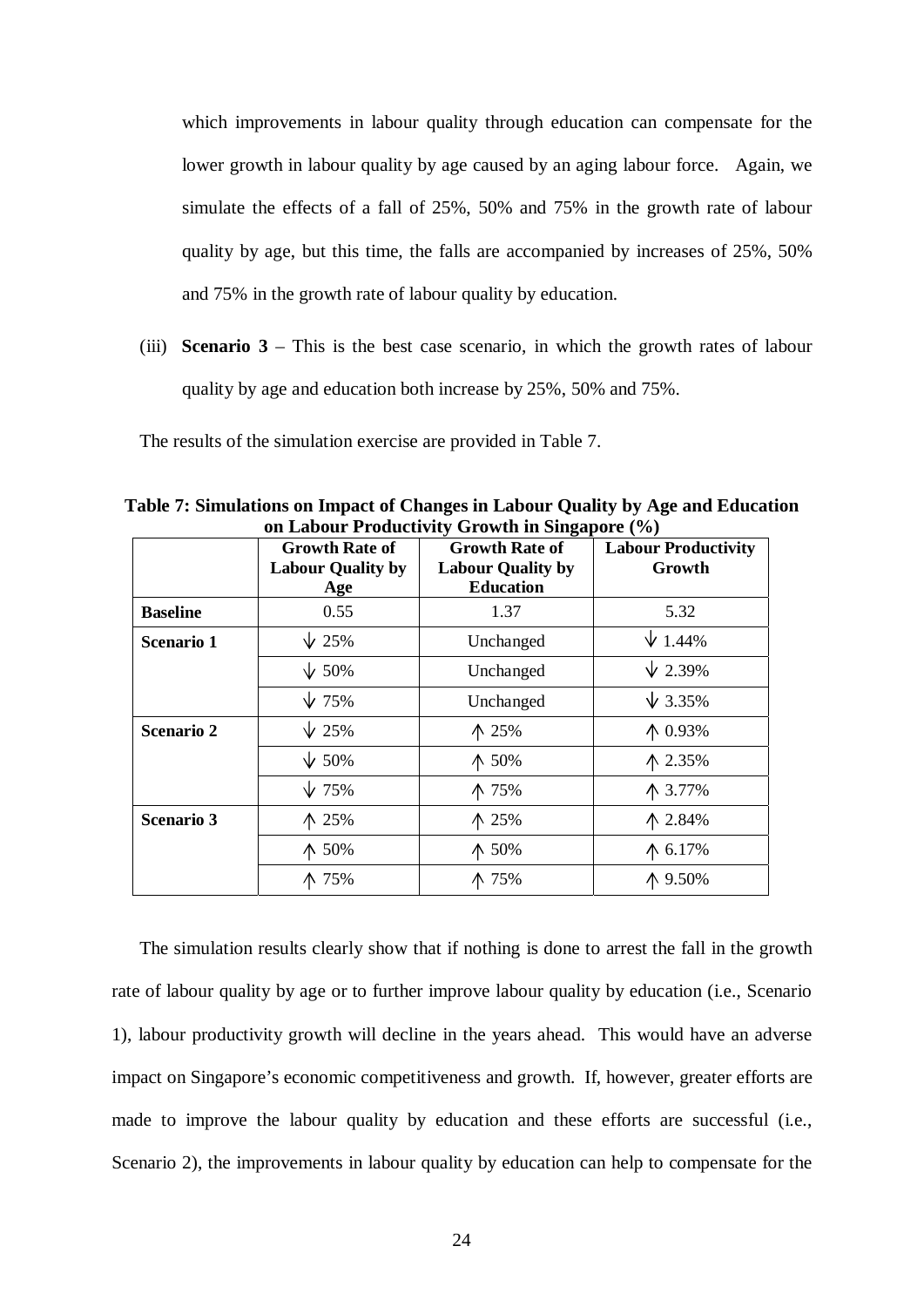fall in growth rate of the labour quality by age. In fact, if the magnitude of increase in the growth rate of labour quality by education (in percentage terms) is the same as the magnitude of decline in the growth rate of labour quality by age, the negative pull on labour productivity growth caused by the latter can be reversed. Finally, if the growth rates in labour quality by age and education can both be improved upon (i.e., Scenario 3), there will be a greater boost to labour productivity growth.

#### **6. Policy Implications and Conclusion**

This paper has examined the impact of changes in labour quality by education and age on labour productivity growth in the Singapore economy. Overall, the results suggest that the growth in labour quality by age has declined rapidly. This is largely caused by the aging of the labour force, coupled with an increase in the depreciation rate of the technology-specific human capital of workers across all ages in an environment of greater economic volatility. Of particular concern is the rising negative impact of workers in the 55 and above age group on labour quality and hence, labour productivity growth. On the other hand, the contribution of workers in the 40-54 age group to labour quality and productivity growth has overtaken that of younger workers. This could be partly attributed to the success of the Government's efforts in re-training older, less educated workers so that they remain productive and relevant to the needs of the economy.

The results also clearly indicate that while the aging of the labour force will have an impact on labour quality, education is still the key driver of labour quality improvements and productivity growth in Singapore. Workers with degree education have been found to contribute the most to labour quality and labour productivity growth. This strongly suggests that having a highly educated workforce will be very important in helping Singapore to sustain its economic growth in the long term, especially as the economy moves towards a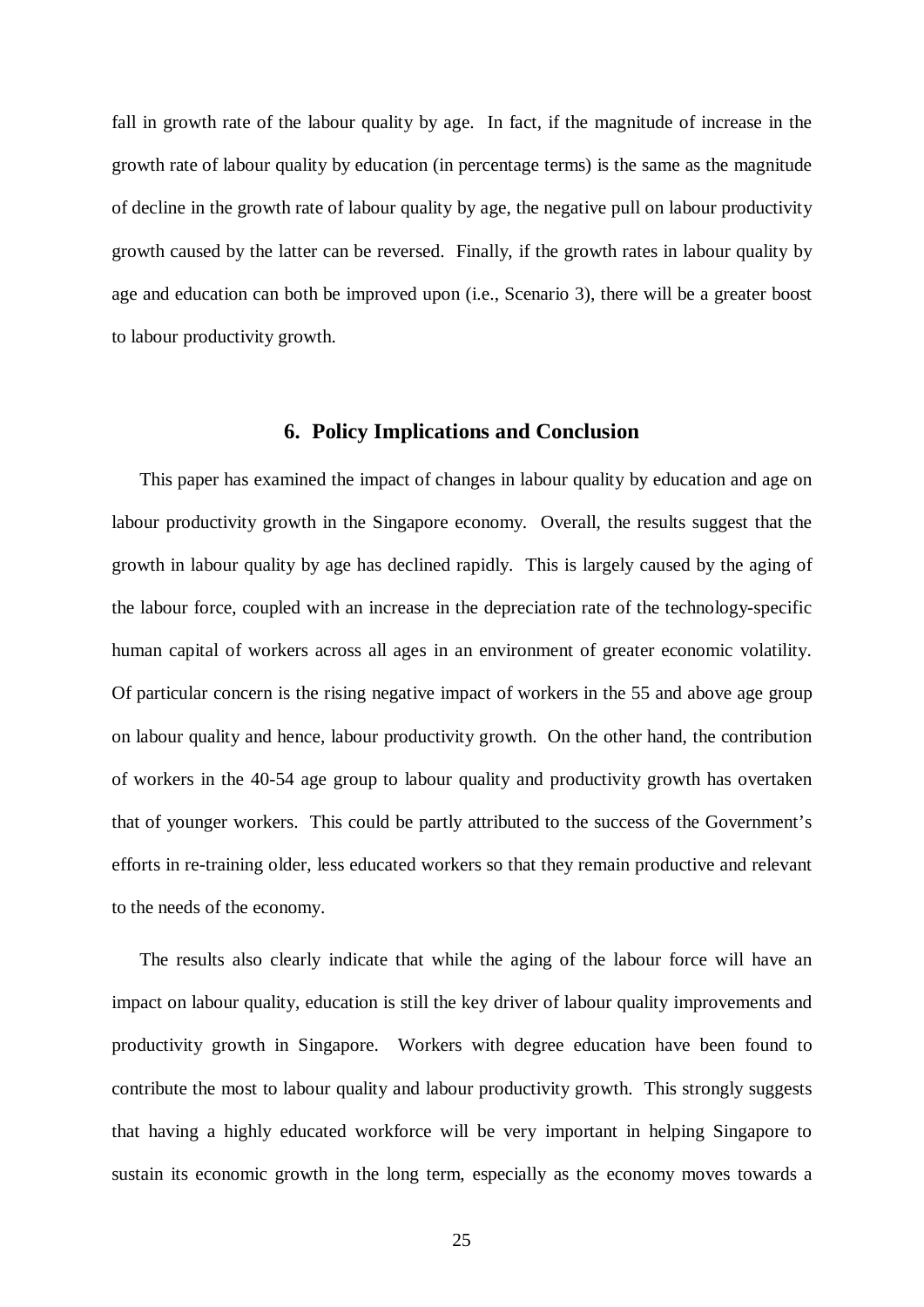'knowledge-based' economy. Another interesting result is the observed improvement in the quality effect of the less educated workers, possibly due to the success of training and job redesign programmes put in place by the Government to enhance their productivity and employability. Worryingly though, the quality effect of the better educated workers, whilst still higher than that for the less educated workers, has declined over the years. This could be a signal that even educated workers would suffer from a faster rate of erosion of their human capital during periods of economic volatility and uncertainty.

Finally, the results from the simulations show that unless more is done to improve labour quality growth through education and/or to arrest the fall in the growth rate of labour quality by age, we could see a decline in labour productivity growth in the years ahead. This would adversely affect Singapore's economic competitiveness and growth.

Given the above findings, the main policy implications that can be drawn from this study are as follows:

(i) To mitigate the potential negative impact of an aging labour force on labour productivity growth, it is important for the Government to continue to focus on lifelong learning and the re-training of older and less educated workers, as this will help the workers to remain relevant and productive in the domestic economy. In this regard, the Government should continue to look into increasing the opportunity for older workers to acquire general education, e.g., in employability skills. This is because having a more general education will allow older workers to be more mobile across different sectors and occupations, and reduce the rate of depreciation of technology-specific human capital. In view of the rapid structural changes taking place in the economy, a key challenge is to determine the right combination of general education and technology-specific training for workers. With sustained efforts in the training of older workers in both specific and generic skills, the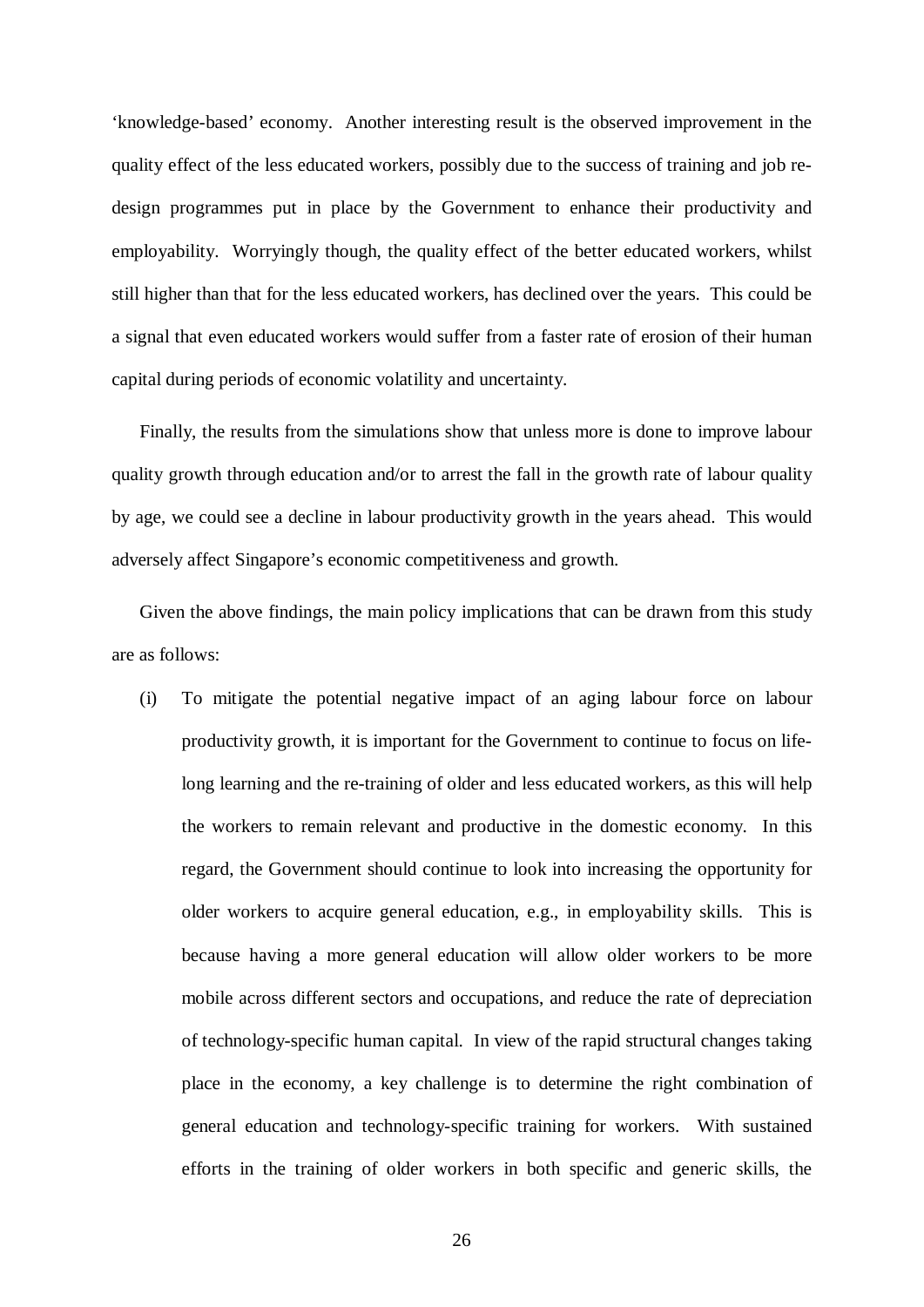Government can help to improve their labour quality and hence, raise productivity growth. In this regard, special emphasis may have to be placed on workers aged 55 and above, given that their labour quality effects are observed to be negative and declining. Additionally, the Government can step up its efforts to encourage companies to re-design jobs that less educated Singaporeans, particularly the older ones, are engaged in so as to raise the productivity of these jobs.

- (ii) As education is the key driving force for labour quality improvements and productivity growth, the Government should continue to push ahead with its plans to raise the educational profile of Singaporeans, particularly in terms of increasing the number of tertiary graduates. The Government's target is to increase the percentage of each cohort of Singaporeans entering local universities from the 20% in 2002 to 25% in 2010. A continuing improvement in the educational profile of the workforce will help to raise Singapore's labour productivity growth in the future.
- (iii) Although the Government's training efforts should rightly still be focused on the less educated and older workers, the results of the study also suggest that there may be a need to consider ways to encourage and help the better educated workers to keep their skills updated and relevant to the changing needs of the economy.

Singapore has come a long way since its independence. It has managed to sustain a generally high level of economic growth on the back of sound Government policies implemented over the years. One of the key challenges facing Singapore now is how to manage the impact of an aging population on labour productivity, and hence, economic growth. This study has re-affirmed the need for the Government to focus on education, as well as the training of older workers in order to enhance the labour force's productivity and employability.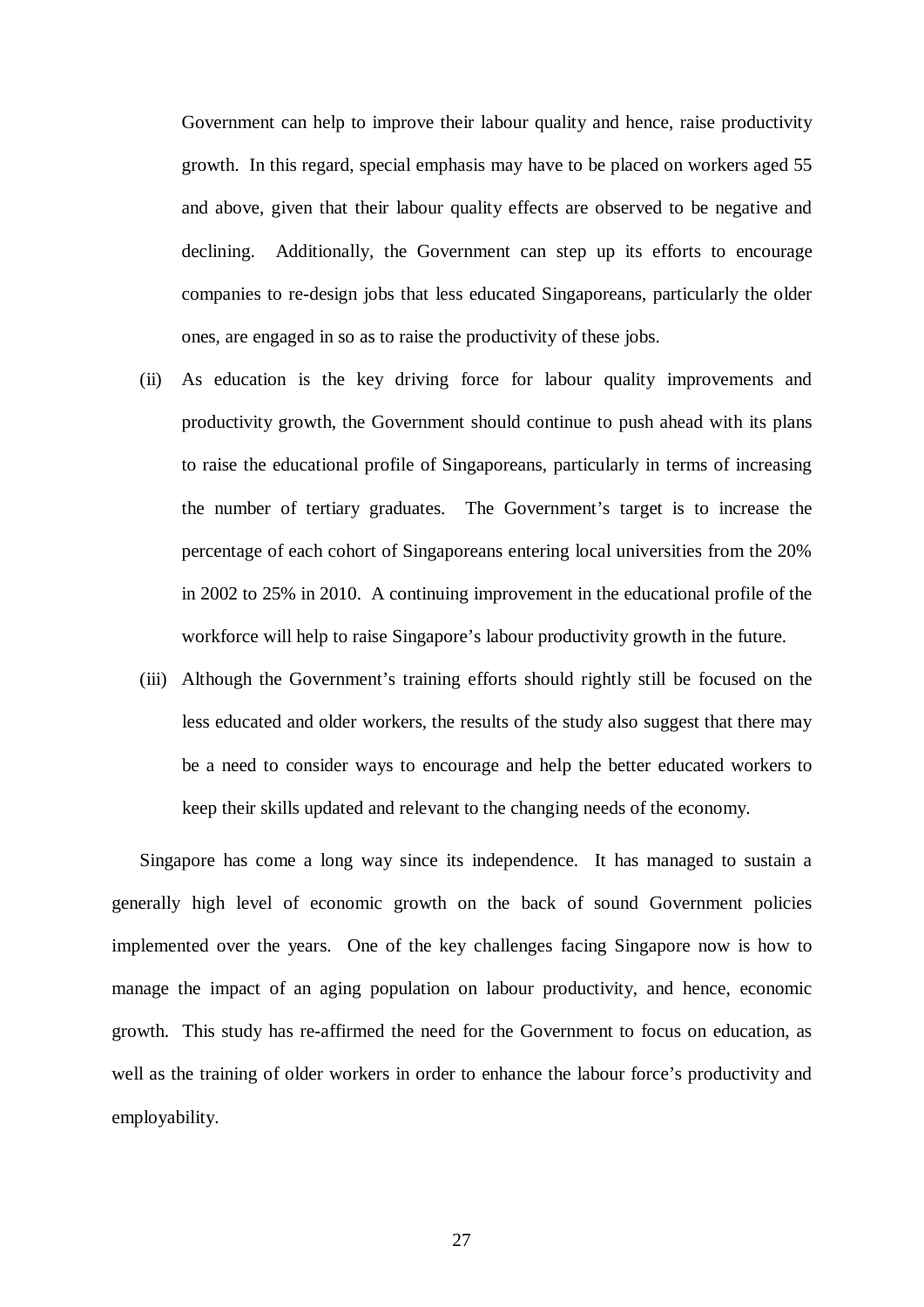#### **References**

Bartel, Ann and Frank Lichtenberg, 1987. "The Comparative Advantage of Educated Workers in Implementing New Technologies", *Review of Economics and Statistics,* 69 (1), pp. 1-11.

Clark, R. and Splengler J., 1980. *The Economcis of Individual and Aging Population,* Cambridge, Mass.: Cambridge University Press.

Chinloy, Peter, 1989. "The Effects of Shifts in the Composition of Employment on Labour Productivity Growth: Canada 1971-1979", in *Applications of Modern Production Theory*, A Dogavmaci and R. Rare (editors), Kluwei Academic Publishers.

Fosgerau, M., S.E. Hougaard Jensen, and A. Sorensen, 2002. "Measuring Educational Heterogeneity and Labour Quality: A Note," *Review of Income and Wealth*, 48(2), pp. 261-269.

Hashimoto, Masanori, 1993. "Aspects of Labour Market Adjustments in Japan", *Journal of Labour Economics*, 11:1, pp. 136-161.

Ho, M.S. and D.W. Jorgenson, 2001. "The Quality of the U.S. Workforce", manuscript, Harvard University, United States.

Imamura, Hajime, 1990. "Compositional Change of Heterogenous Labour Input and Economic Growth in Japan." In *Productivity Growth in Japan and United States*, Charles Hulten ed., University of Chicago Press, Chicago, 1990.

Lazaear E. 1990, "*Adjusting to an Aging Workforce*". In *Issues in the Economics of Aging*, David Wise (ed.), University of Chicago Press.

Owyong, David and Bhanoji Rao, 1998. "Total Factor Productivity Growth in the Singapore Economy: Some Econometric Estimates", *Singapore Economic Review, 43(1), pp. 74-81.* 

Rao, Bhanoji and C. Lee, "Sources of Growth in Singapore Economy and its Manufactuirng and Service Sectors"*,* Singapore Economic Review (1995), Vol. 38, No. 2: 231-251

Shantakumar. G, "Productivity and Labour Supply in Singapore", Economic Policy Management in Singapore, ed. Lim C. Y., (Addison Wesley, 1996).

Tan, Lin Yeok and Suchin Virabhak, 1998. "Total Factor Productivity Growth in Singapore's Service Sector", *Journal of Economic Studies*, Vol. 25, No. 5, pp. 392-409.

Thangavelu, S.M. and Bhanoji Rao, 1999. "TFP Growth in the Electronic Industry", *Singapore Economic Review*, Vol. 44, No. 2, pp. 56-68.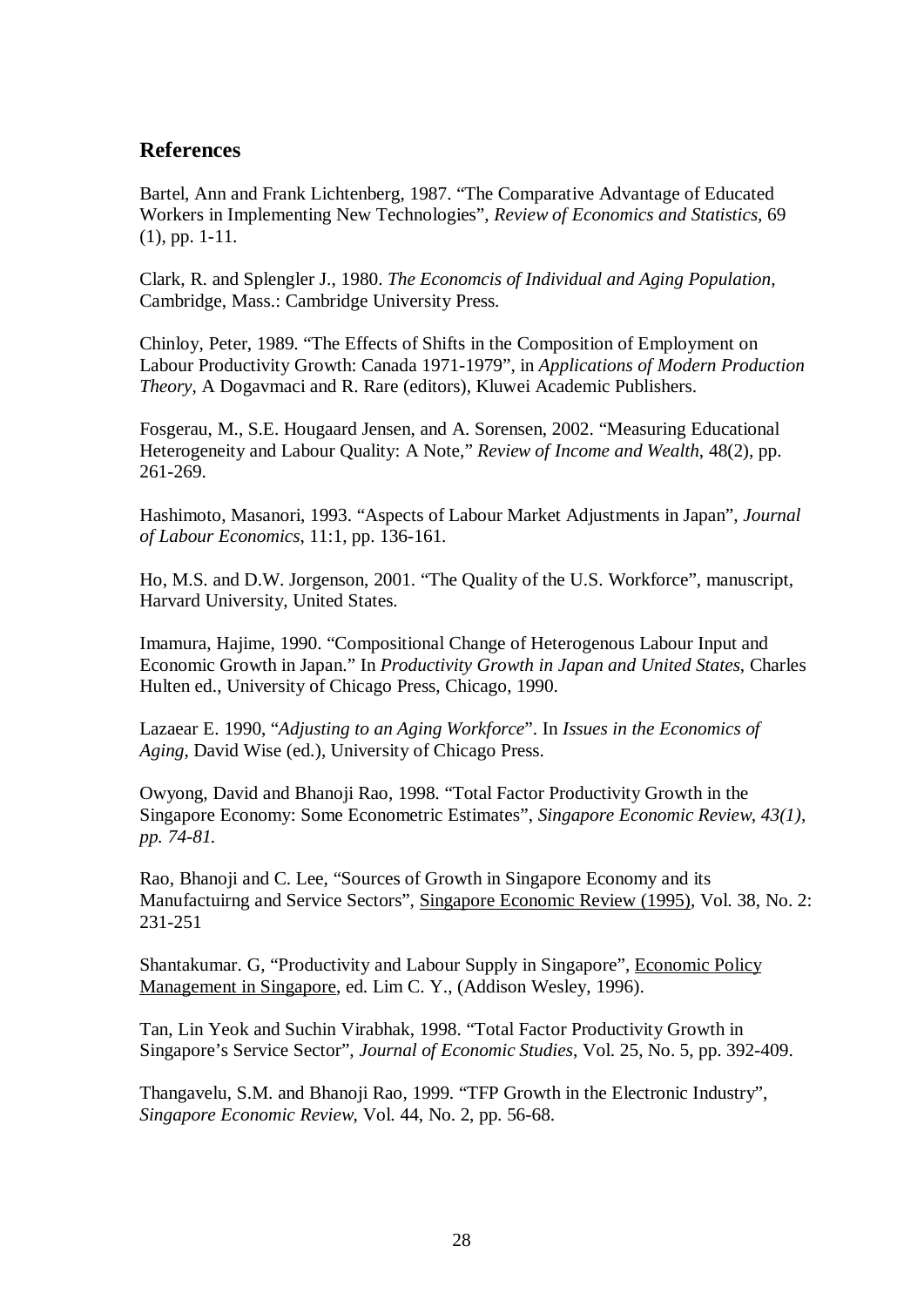Thangavelu, S.M. and Shigeyuki Abe, 2003. "Structural Changes and Productivity Growth in Singapore: The Quality Effects of Age and Education". Manuscript, Department of Economics, National University of Singapore.

Young, Alwyn, "A Tale of Two Cities: Factor Accumulation and Technical Change in Hong Kong and Singapore", ed. Oliver Blanchard and Stanley Fisher, NBER Macroeconomics Annual 1992, Cambridge, MA: MIT Press 1992).

Young, Alywn, 1995. "The Tyranny of the Numbers: Confronting the Statistical Realities of the East Asian Growth Experience." Quarterly Journal of Economics (1995): 641-680.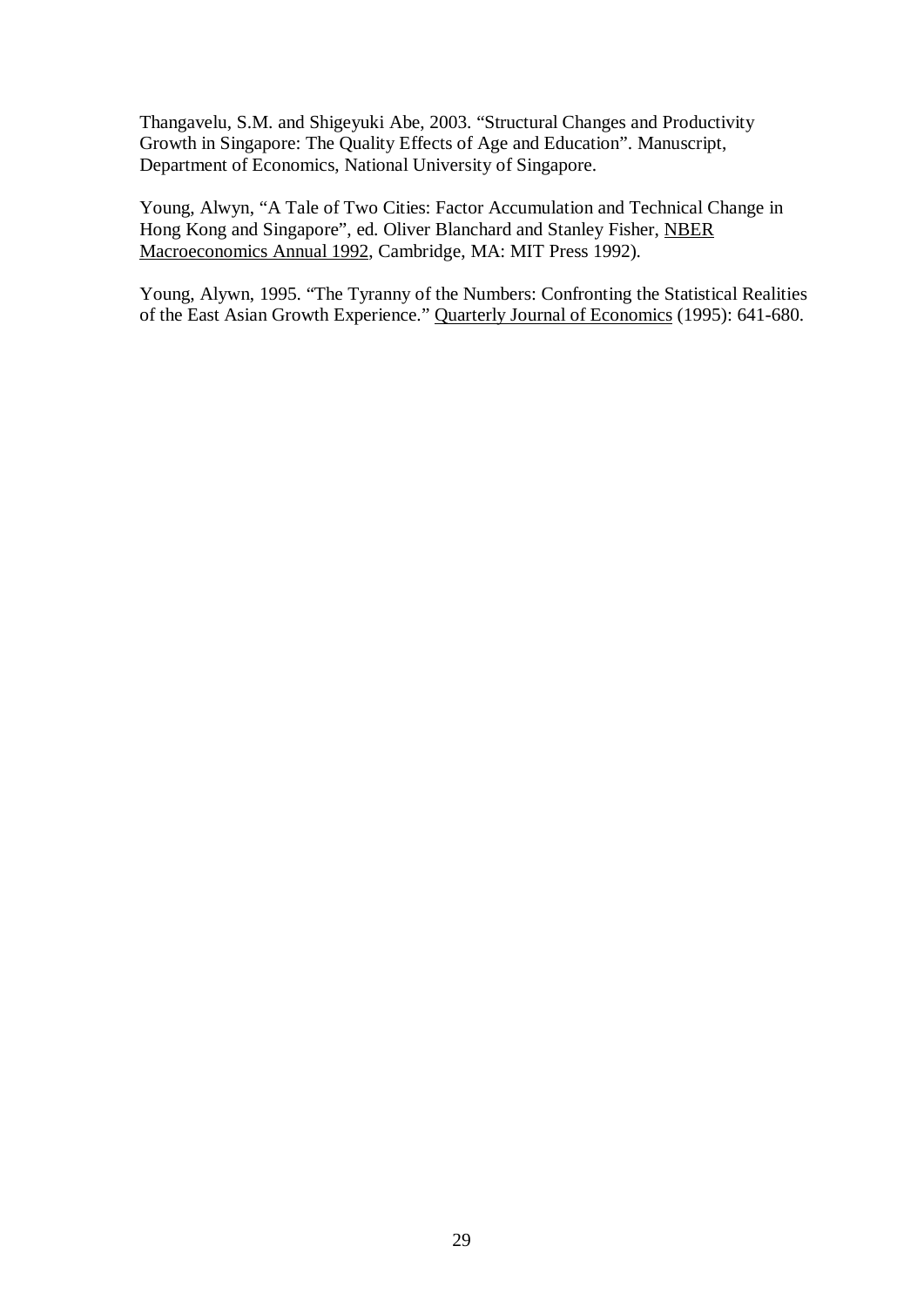Appendix 1



**Chart 1: Labour Force Participation Rates by Sex, 1994 and 2004** 

**Chart 2A: Total Factor Productivity Growth, 1984-2004**

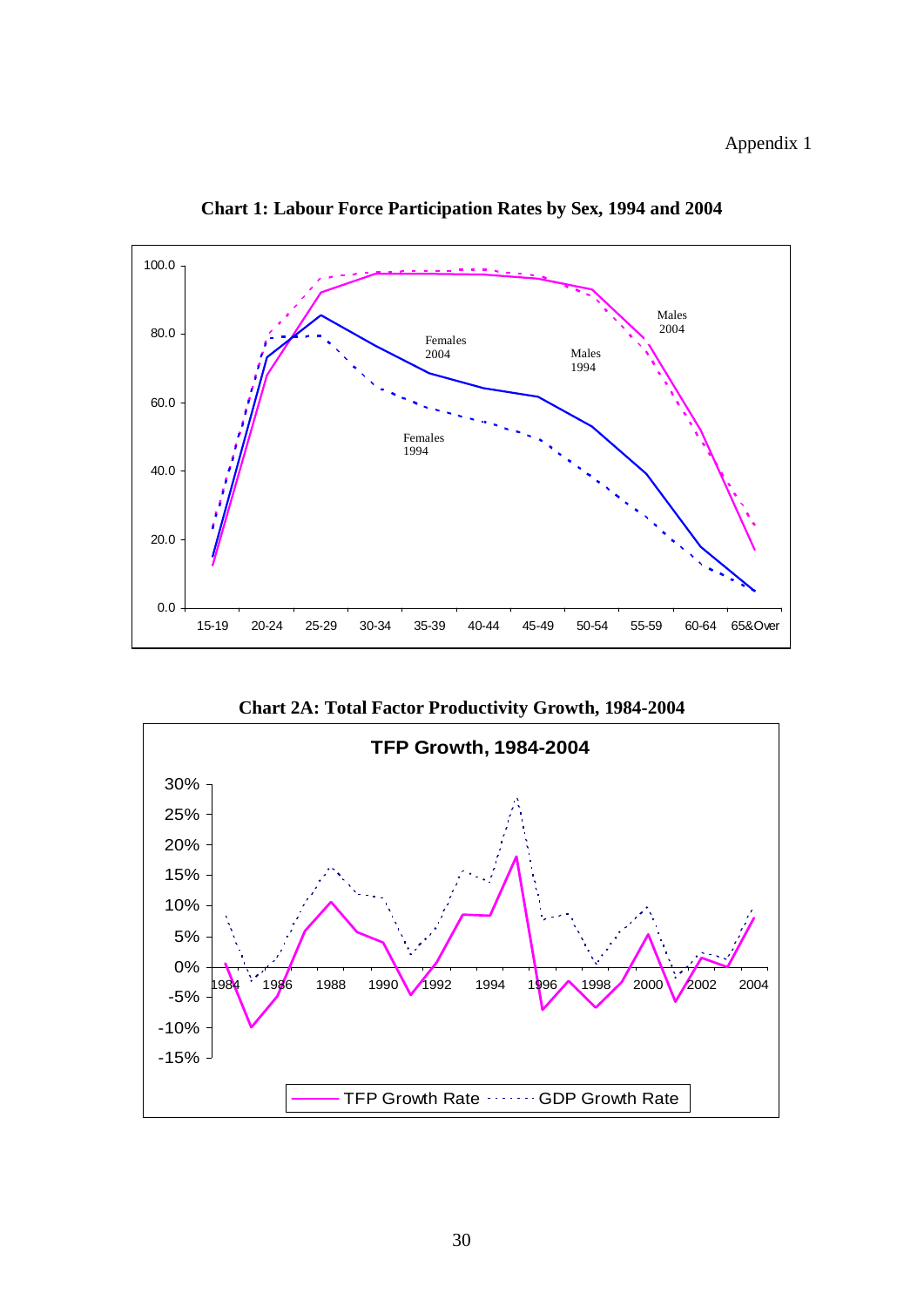

**Chart 2B: Total Factor Productivity Growth in Post-Crisis Period (1998-2004)**

**Table 1: Quality Effects of Labour Force by Age and Education from 1984 to 2004** 

| <b>Quality Effects by Age (%)</b>       |               |                   |                  |                |               |              |
|-----------------------------------------|---------------|-------------------|------------------|----------------|---------------|--------------|
| Age                                     | $15 - 29$     | 30-39             | 40-44            | $45 - 54$      | 55 & over     | <b>Total</b> |
| Year                                    |               |                   |                  |                |               |              |
| 1984-1989                               | 0.331         | 0.389             | 0.169            | 0.101          | $-0.008$      | 0.983        |
| 1990-1994                               | 0.073         | 0.225             | 0.278            | 0.165          | $-0.044$      | 0.697        |
| 1995-1999                               | 0.250         | 0.112             | 0.116            | 0.126          | $-0.077$      | 0.527        |
| 2000-2004                               | $-0.070$      | $-0.010$          | 0.029            | 0.046          | $-0.087$      | $-0.091$     |
| 1984-2004                               | 0.155         | 0.189             | 0.149            | 0.109          | $-0.052$      | 0.551        |
| <b>Quality Effects by Education (%)</b> |               |                   |                  |                |               |              |
| Edu                                     | $\bf No$      | <b>Primary or</b> | <b>Secondary</b> | Post Sec./     | <b>Degree</b> | <b>Total</b> |
| Year                                    | <b>Formal</b> | Lower             |                  | <b>Diploma</b> |               |              |
| 1984-1989                               | 0.042         | $-0.135$          | $-0.006$         | 0.359          | 0.710         | 0.971        |
| 1990-1994                               | 0.049         | $-0.152$          | $-0.030$         | 0.431          | 1.438         | 1.737        |
| 1995-1999                               | $-0.254$      | 0.082             | $-0.022$         | 0.309          | 1.392         | 1.509        |
| 2000-2004                               | $-0.005$      | 0.141             | 0.032            | 0.151          | 1.019         | 1.338        |
| 1984-2004                               | $-0.038$      | $-0.022$          | $-0.006$         | 0.315          | 1.119         | 1.369        |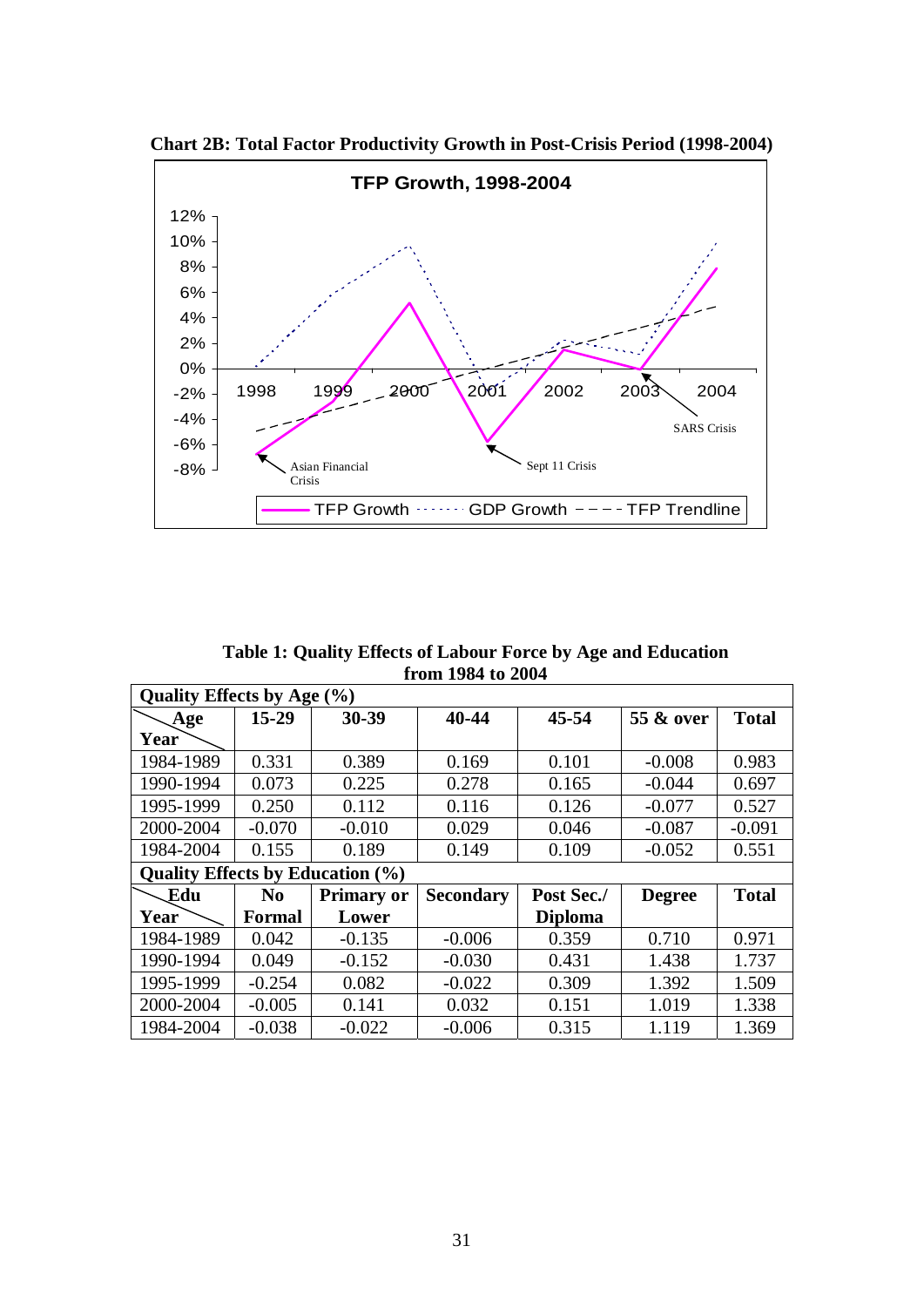|           |                | Contribution to Productivity by Age (%) |                                               |                |               |              |
|-----------|----------------|-----------------------------------------|-----------------------------------------------|----------------|---------------|--------------|
| Age       | $15 - 29$      | 30-39                                   | 40-44                                         | $45 - 54$      | 55 $\&$       | <b>Total</b> |
| Year      |                |                                         |                                               |                | over          |              |
| 1984-1989 | 0.140          | 0.155                                   | 0.064                                         | 0.040          | $-0.003$      | 0.396        |
| 1990-1994 | 0.022          | 0.083                                   | 0.102                                         | 0.060          | $-0.016$      | 0.251        |
| 1995-1999 | 0.089          | 0.043                                   | 0.043                                         | 0.045          | $-0.026$      | 0.194        |
| 2000-2004 | $-0.023$       | $-0.003$                                | 0.010                                         | 0.016          | $-0.030$      | $-0.030$     |
| 1984-2004 | 0.061          | 0.073                                   | 0.055                                         | 0.040          | $-0.018$      | 0.212        |
|           |                |                                         | Contribution to Productivity by Education (%) |                |               |              |
| Edu       | N <sub>0</sub> | <b>Primary</b>                          | <b>Secondary</b>                              | Post Sec./     | <b>Degree</b> | <b>Total</b> |
| Year      | <b>Formal</b>  | or Lower                                |                                               | <b>Diploma</b> |               |              |
| 1984-1989 | 0.017          | $-0.049$                                | $-0.002$                                      | 0.140          | 0.275         | 0.380        |
| 1990-1994 | 0.021          | $-0.058$                                | $-0.011$                                      | 0.160          | 0.532         | 0.645        |
| 1995-1999 | $-0.066$       | 0.035                                   | $-0.008$                                      | 0.121          | 0.546         | 0.627        |
| 2000-2004 | 0.001          | 0.049                                   | 0.010                                         | 0.052          | 0.349         | 0.461        |
| 1984-2004 | $-0.006$       | $-0.008$                                | $-0.003$                                      | 0.119          | 0.418         | 0.521        |

**Table 2: Contribution of Labour Force to Productivity by Age and Education Groups from 1984 to 2004** 

**Table 3: Sources of Labour Productivity Growth in Singapore from 1984 to 2004 (%)**

|           | Growth  | Growth  | Growth  | Labour | Contribution     | Contribution | <b>TFP</b> |
|-----------|---------|---------|---------|--------|------------------|--------------|------------|
|           | Rate of | Rate of | Rate of | Share  | from Growth      | from Labour  |            |
|           | output  | Labour  | Capital |        | Rate of          | Quality      |            |
|           |         | Prod.   | Stock   |        | Capital per      | $(d^*(s_L))$ |            |
|           |         |         |         |        | worker           |              |            |
|           |         |         |         |        | $((x-e)(1-s_L))$ |              |            |
| 1984-1989 | 7.62    | 5.61    | 8.03    | 39.83  | 3.52             | 0.78         | 1.31       |
| 1990-1994 | 9.72    | 6.23    | 6.62    | 36.66  | 1.99             | 0.90         | 3.34       |
| 1995-1999 | 10.01   | 7.05    | 12.78   | 36.05  | 6.40             | 0.82         | $-0.17$    |
| 2000-2004 | 4.18    | 2.31    | 2.05    | 34.31  | 0.12             | 0.43         | 1.76       |
| 1984-2004 | 7.87    | 5.32    | 7.40    | 36.86  | 3.03             | 0.73         | 1.55       |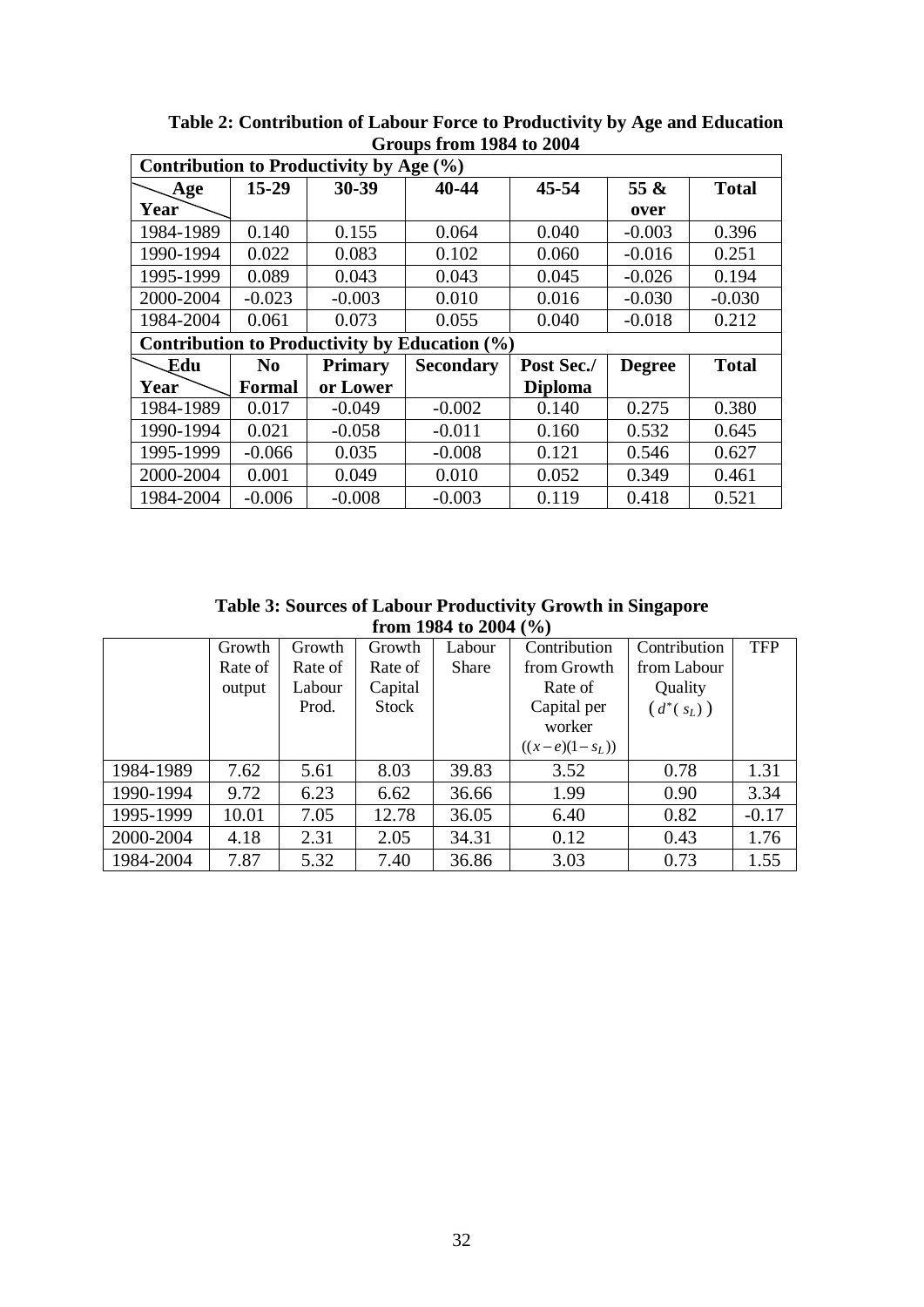#### **Summary of Workforce Development and Funding Programmes**

1. The Singapore Government started to promote lifelong learning and workforce development as far back as 1979, when the Skills Development Fund was established. Since then, and especially in the light of the increased economic re-structuring and volatility seen in recent years, many more workforce development initiatives have been put in place to help workers upgrade their skills to meet the changing needs of the economy.

2. One key initiative that signals the Government's increased emphasis on workforce development is the setting up of the Singapore Workforce Development Agency (WDA) in September 2003 to drive workforce development and training initiatives in Singapore. A summary of the key workforce development/training programmes and funding schemes available under the WDA is given below.

| <b>Programme / Scheme</b>                           | <b>Description</b>                                                                                                                                                                                                                                                                                                            |
|-----------------------------------------------------|-------------------------------------------------------------------------------------------------------------------------------------------------------------------------------------------------------------------------------------------------------------------------------------------------------------------------------|
| <b>Workforce Development / Training Programmes</b>  |                                                                                                                                                                                                                                                                                                                               |
| Skills Redevelopment<br>Programme (SRP)             | The SRP was jointly set up by the National Trades Union Congress<br>(NTUC) and the Economic Development Board (EDB) in 1996 to<br>encourage employers to send their workers, especially those who are<br>lower skilled, less educated or more matured, to take up certifiable<br>training and skills upgrading opportunities. |
|                                                     | The SRP is now a national funding incentive programme funded by<br>the Singapore Workforce Development Agency (WDA) and<br>managed by NTUC. It provides incentives for employers to send<br>their employees for training. The incentives include:                                                                             |
|                                                     | Course Fee Support: 90% course fee support for employees<br>aged 40 years and above with 'A' levels and below<br>qualifications; 80% support otherwise. The funding for course<br>fee support is from the Skills Development Fund (SDF).                                                                                      |
|                                                     | Absentee Payroll: 90% of hourly basic salary capped at S\$6.80<br>per trainee-hour for employees aged 40 years and above with<br>'A' levels and below qualifications; 80% otherwise.                                                                                                                                          |
|                                                     | Training Allowance: up to S\$5.70 per trainee hour capped at<br>S\$1000 per month.                                                                                                                                                                                                                                            |
|                                                     | Individuals who do not have their employers' sponsorship for the<br>training programmes can seek assistance from self-help groups and<br>the NTUC. These organisations will act as 'surrogate employers'<br>and sponsor them for job-related training.                                                                        |
|                                                     | There are currently more than 1500 accredited courses provided by<br>various training providers that are eligible for SRP funding.                                                                                                                                                                                            |
| <b>Critical Enabling Skills</b><br>Training (CREST) | CREST is a strategic response to the knowledge economy. Its<br>objective is to develop workers with the ability to learn continuously                                                                                                                                                                                         |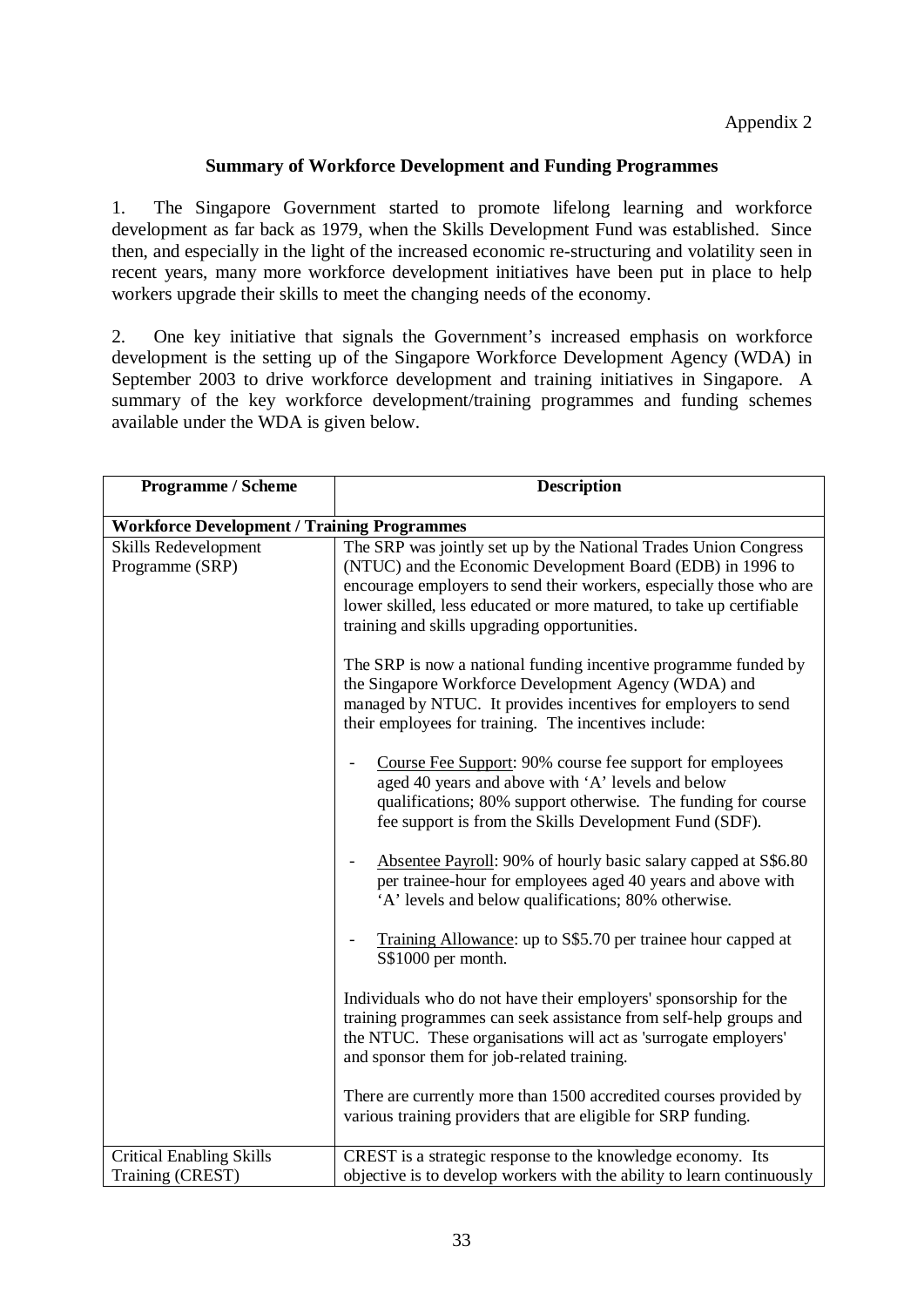|                                                | to meet changing requirements; and to think and apply the<br>knowledge and skills acquired to innovate and enhance the<br>competitiveness of their organisations.                                                                                                                                                                                                                                                                                                                                                                                                                                                                                                              |
|------------------------------------------------|--------------------------------------------------------------------------------------------------------------------------------------------------------------------------------------------------------------------------------------------------------------------------------------------------------------------------------------------------------------------------------------------------------------------------------------------------------------------------------------------------------------------------------------------------------------------------------------------------------------------------------------------------------------------------------|
|                                                | The 7 skills covered under CREST are: Learning to Learn; Literacy;<br>Listening & Oral Communication; Problem-Solving & Creativity;<br>Personal Effectiveness; Group Effectiveness; and Organisational<br>Effectiveness & Leadership.                                                                                                                                                                                                                                                                                                                                                                                                                                          |
|                                                | The courses endorsed by WDA under CREST are eligible for course<br>fee support by the SDF. Whilst CREST per se is not entitled for<br>absentee payroll support, employers can receive absentee payroll<br>support for those CREST courses that are integrated with certifiable<br>training courses under the SRP.                                                                                                                                                                                                                                                                                                                                                              |
| Singapore Employability Skills<br>System (ESS) | The ESS was introduced by WDA in November 2004. The<br>objective of the scheme is to equip the Singapore workforce with<br>generic and portable skills that will enable workers to better adapt to<br>new job demands, work challenges and the changing work<br>environment.                                                                                                                                                                                                                                                                                                                                                                                                   |
|                                                | The ESS comprises a set of generic employability skills to raise a<br>worker's effectiveness and improve his work abilities. These skills<br>complement other specific industry and occupational skills which<br>are specialised or technical by nature. The 10 employability skills<br>introduced thus far are:                                                                                                                                                                                                                                                                                                                                                               |
|                                                | Workplace Literacy & Numeracy<br>$\overline{\phantom{a}}$<br>Information & Communications Technology<br>$\overline{\phantom{a}}$<br>Problem Solving & Decision Making<br>Initiative & Enterprise<br>Communication & Relationship Management<br>Lifelong Learning<br>Global Mindset<br>Self-management<br>Workplace-related Life Skills<br>Health & Workplace Safety                                                                                                                                                                                                                                                                                                            |
|                                                | A set of competency units for each of the employability skills has<br>been identified by WDA, and grouped into 3 series of training<br>modules: The Workplace Literacy Series, The Workplace Numeracy<br>Series and The Workplace Skills Series.                                                                                                                                                                                                                                                                                                                                                                                                                               |
|                                                | Participants will receive formal recognition upon successful<br>completion of each training module through the award of a<br>Statement of Attainment (SOA). The SOA is a nationally-<br>recognised qualification indicating the participant's ability or<br>competence in a particular area. Upon obtaining the required SOAs<br>in all 3 series of training modules, the participants will be awarded<br>with a Career Readiness Certificate (CRC). The CRC is a national<br>qualification under the Singapore Workforce Skills Qualifications<br>(WSQ) system, which recognises the participant's achievement in<br>attaining foundational and generic employability skills. |
|                                                | A worker being sent for ESS training under the Singapore WSQ will                                                                                                                                                                                                                                                                                                                                                                                                                                                                                                                                                                                                              |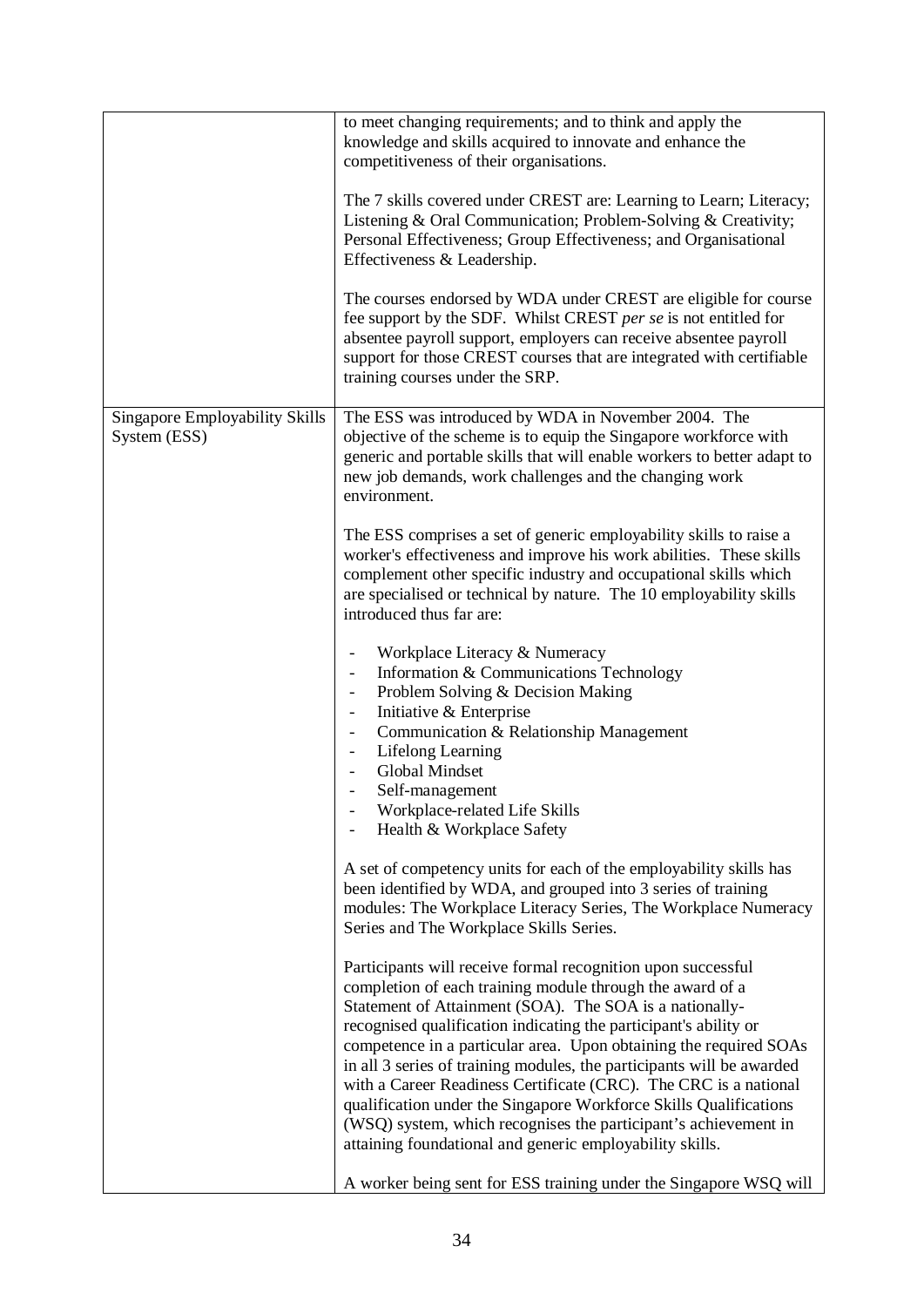|                                                                    | receive course fee funding from the SDF and absentee payroll<br>funding under the SRP.                                                                                                                                                                                                                                                                                                                                                                                             |
|--------------------------------------------------------------------|------------------------------------------------------------------------------------------------------------------------------------------------------------------------------------------------------------------------------------------------------------------------------------------------------------------------------------------------------------------------------------------------------------------------------------------------------------------------------------|
| <b>SME</b> Upgrading for<br>Performance (SUPER)                    | SUPER was launched in September 2003 to provide holistic training<br>assistance to encourage training among Small and Medium<br>Enterprises (SMEs).                                                                                                                                                                                                                                                                                                                                |
|                                                                    | Under this programme, SMEs will receive training course fee<br>support of \$5 per trainee hour for broad-based worker level training.<br>Upon fulfilling eligibility criteria, SMEs will also receive 50%<br>course fee support capped at \$20 per trainee hour support for<br>executive training. In addition, funding support will be provided for<br>workforce training projects undertaken by industry associations to<br>promote training to their SME members.               |
| <b>Strategic Manpower</b><br><b>Conversion Programme</b><br>(SMCP) | WDA has developed various SMCPs, where job seekers are first<br>selected by potential employers before they are sent for training.<br>These programmes are conceptualised by WDA in consultation with<br>industry so as to train and deploy tertiary-educated Singaporeans in<br>strategic high-growth industries. An example is the SMCP in<br>healthcare.                                                                                                                        |
| Industry-specific Place and<br>Train programmes                    | WDA has been developing various Place and Train programmes,<br>where job seekers are first selected by potential employers before<br>they are sent for training. This ensures that the job seekers receive<br>more targeted training and are assured of a job before they begin<br>training. Examples of programmes launched to-date include those<br>for the Precision Engineering, Hospitality, Domestic Cleaning,<br>Healthcare, Wafer Fabrication and Social Services sectors. |
| <b>ADVANTAGE!</b> scheme                                           | This is a pilot scheme that aims to encourage companies to employ<br>mature workers over 40 years old, or re-employ workers beyond the<br>age of 62 years.                                                                                                                                                                                                                                                                                                                         |
|                                                                    | ADVANTAGE! emphasises the value of mature workers that<br>companies can leverage on. It supports various initiatives, from job<br>redesign and automation, wage restructuring, to the employment, re-<br>employment and retention of mature workers.                                                                                                                                                                                                                               |
|                                                                    | The scheme provides a comprehensive incentives package of up to<br>S\$300,000 per company. The areas of assistance include:                                                                                                                                                                                                                                                                                                                                                        |
|                                                                    | Job Redesign Grant: Companies can seek funding of up to<br>S\$120,000 for job redesign projects that will help mature<br>workers better fit into the workplace. The projects can include<br>the re-designing of work scope, work processes, integration<br>programmes, and wage re-structuring.                                                                                                                                                                                    |
|                                                                    | Training Grant: Companies can seek funding of up to \$5,000 as<br>training grant for each mature worker. The grant can be used to<br>co-fund up to 90% of the training cost of the mature worker<br>(includes in-centre and on-the-job training); and up to 90% of<br>the basic salary cost while the worker undergoes training.                                                                                                                                                   |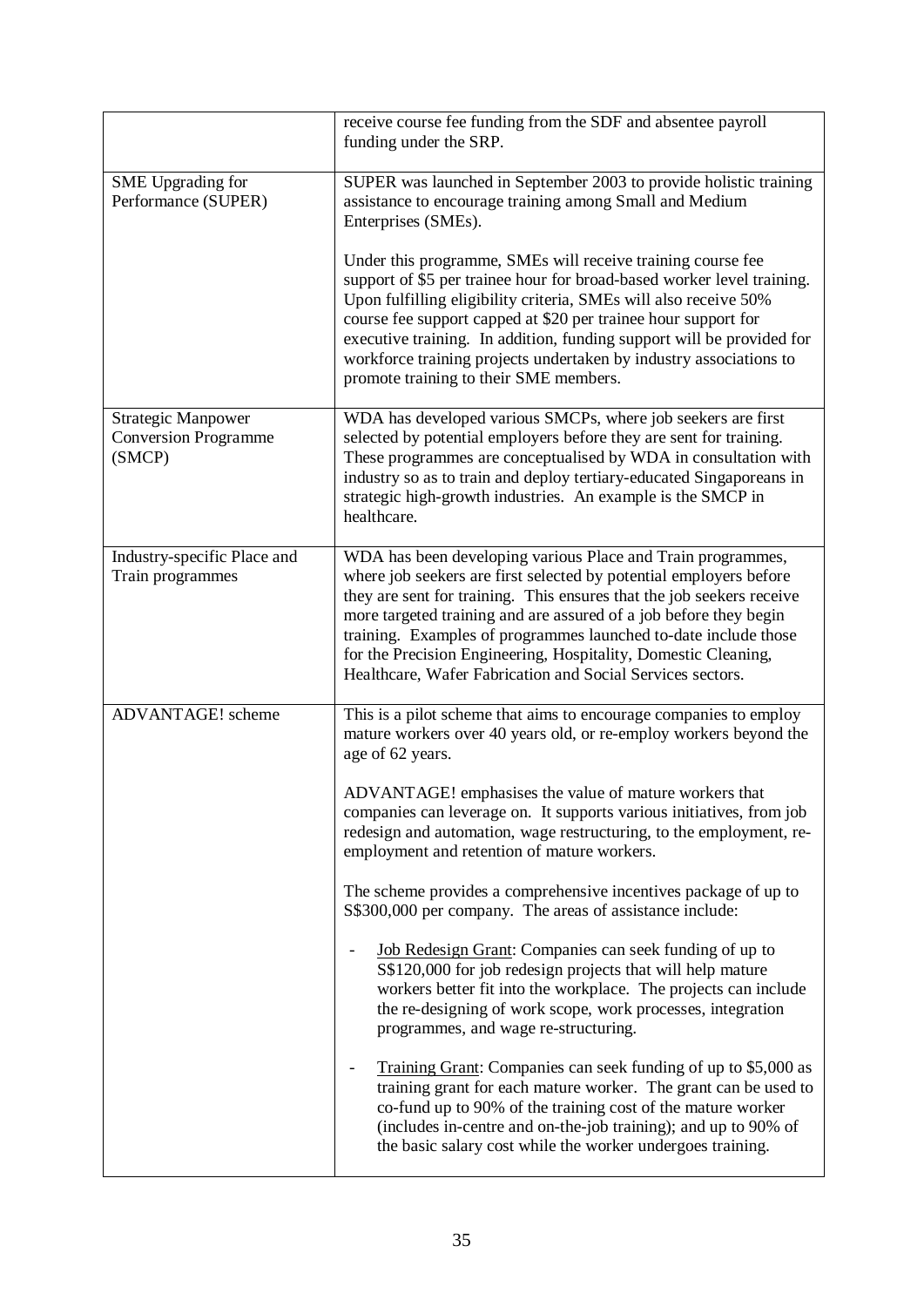| <b>Funding Schemes</b>                           |                                                                                                                                                                                                                                                                                                                                                                                                                                                                                                                                                                                                                                                                      |
|--------------------------------------------------|----------------------------------------------------------------------------------------------------------------------------------------------------------------------------------------------------------------------------------------------------------------------------------------------------------------------------------------------------------------------------------------------------------------------------------------------------------------------------------------------------------------------------------------------------------------------------------------------------------------------------------------------------------------------|
| Skills Development Fund<br>(SDF)                 | The SDF was established in October 1979 with the institution of the<br>Skills Development Levy (SDL) Act. The primary objective of the<br>SDF is to encourage employers to invest in the skills upgrading of<br>the workforce.                                                                                                                                                                                                                                                                                                                                                                                                                                       |
|                                                  | Under the SDL Act, it is a statutory requirement for employers to<br>make SDL contributions on employees who fall within the salary<br>ceiling for levy contributions. With effect from 1 September 2005,<br>the salary ceiling is S\$2,000. The levy rate is 1%, and a minimum<br>of S\$2 is payable when the remuneration is less than S\$200.                                                                                                                                                                                                                                                                                                                     |
|                                                  | The SDF offers incentives to encourage companies to mount training<br>programmes for their employees. Incentives are offered on the basis<br>of a cost-sharing principle and the training must be relevant to the<br>economic development of Singapore. The amount of incentives that<br>a company can obtain is not tied to their levy contribution.                                                                                                                                                                                                                                                                                                                |
| <b>Lifelong Learning Endowment</b><br>Fund (LLF) | The LLF was launched in March 2001, with an initial amount of<br>S\$500 million from the Government. The LLF is aimed at<br>enhancing the employment and employability of Singaporeans<br>through initiatives that promote and facilitate the acquisition of<br>skills. It provides a steady stream of funding for such initiatives.                                                                                                                                                                                                                                                                                                                                 |
|                                                  | With subsequent top-ups by the Government, the fund now stands at<br>S\$2.1 billion. The Government's longer term target is to set aside<br>S\$5 billion in the LLF to provide a secure and steady stream of<br>income to help workers upgrade and retrain.                                                                                                                                                                                                                                                                                                                                                                                                          |
| Job Re-Design Incentives                         | This new scheme has been introduced by WDA to subsidise the<br>manpower, equipment and other costs of employers embarking on<br>pilot projects to redesign jobs. Employers can receive up to<br>\$100,000 support from the LLF for each pilot project.                                                                                                                                                                                                                                                                                                                                                                                                               |
|                                                  | To be eligible for funding, the job re-design project should create<br>new employment for Singaporean workers or increase the<br>productivity of jobs currently undertaken by Singaporean workers.<br>Re-design efforts that can be considered include improvements to<br>job productivity (e.g., through use of machinery), improvements to<br>work environment (e.g., redesign of shifts and other work<br>arrangements to be more conducive to the local workforce), and<br>improvements to job prospects (e.g., redesign of wage structure to<br>allow workers to earn more with higher productivity, enhancement<br>in career development and progression etc). |

*Source: Website of Singapore Workforce Development Agency at http://www.wda.gov.sg*.

3. In order to facilitate adult training and raise the standards of training, WDA has also put in place frameworks to recognise and certify skills acquisition as follows: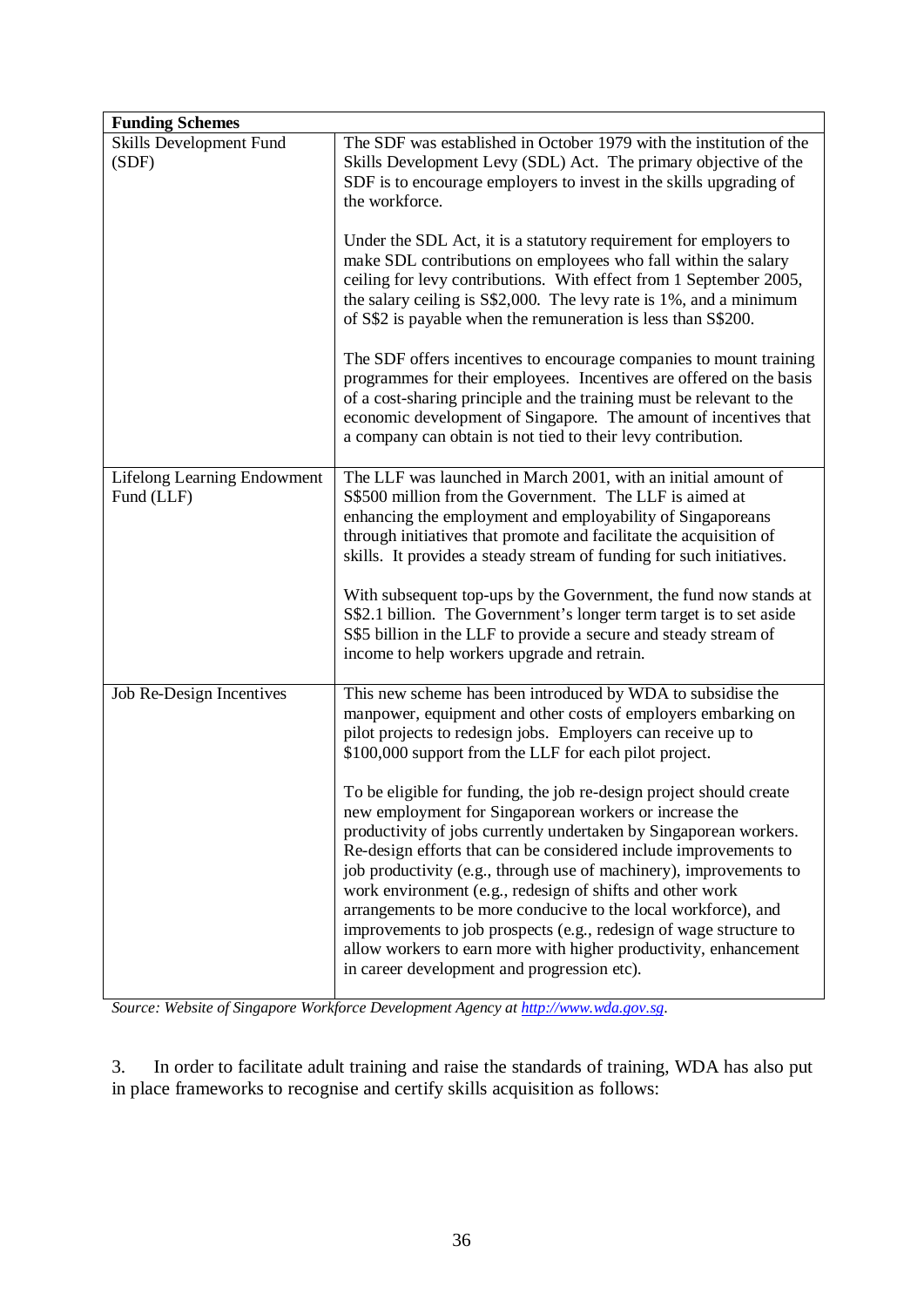| <b>Skills System</b>                               | <b>Description</b>                                                                                                                                                                                                                                                                                                                                                                                                                                                                                                                                                                           |
|----------------------------------------------------|----------------------------------------------------------------------------------------------------------------------------------------------------------------------------------------------------------------------------------------------------------------------------------------------------------------------------------------------------------------------------------------------------------------------------------------------------------------------------------------------------------------------------------------------------------------------------------------------|
| National Skills Recognition<br>System (NSRS)       | The NSRS is a national framework for establishing work<br>performance standards, identifying job competencies and certifying<br>skills acquisition. It seeks to:                                                                                                                                                                                                                                                                                                                                                                                                                             |
|                                                    | Establish performance standards and enhance job<br>competencies;<br>Strengthen the capabilities of the workforce, enhance<br>performance levels and help increase the competitiveness of<br>Singapore's goods and services in the global market.<br>Enhance the professionalism and employability of the<br>workforce by motivating continuous learning and the<br>acquisition of new skills to meet changing business<br>requirements.                                                                                                                                                      |
|                                                    | The system provides for the development of national skills standards<br>that stipulate work performance, and the establishment of training<br>and assessment centres to train and assess the competence of the<br>workforce. Skills standards under the NSRS are developed in<br>collaboration with industry, and are field-tested before endorsement<br>by an Industry Skills Standards Committee. The assessment of skills<br>competence under the NSRS is conducted through a network of<br>approved assessment centres. The NSRS standards are recognised<br>by government and industry. |
| Singapore Workforce Skills<br>Qualifications (WSQ) | The Singapore WSQ is a robust and integrated <i>continuing</i> education<br>and training system. As the WSQ caters to adult workers who have<br>widely diverse training needs, it offers a wide range of certifications<br>and qualifications.                                                                                                                                                                                                                                                                                                                                               |
|                                                    | The WSQ is designed to facilitate adult learning, make skills<br>upgrading more accessible to the workforce, and provide career<br>progression pathways for workers. It aims to equip the workforce<br>with the necessary employability, industry and occupational skills to<br>remain competitive and add value to the organisation.                                                                                                                                                                                                                                                        |
|                                                    | The WSQ allows employees and job seekers to progress up the skills<br>training ladder and move between the formal education system,<br>lifelong learning and the higher education systems in a coherent and<br>comprehensive framework. It facilitates continuing education and<br>training in Singapore by catering for flexible, more open and multi-<br>mode delivery systems. It also recognises prior learning experiences<br>as well as programmes that are compatible with international<br>qualification frameworks.                                                                 |
|                                                    | There is strong industry involvement for the WSQ. WDA<br>collaborates with key industry players to develop the relevant<br>qualification titles and progression pathways based on industry and<br>occupational needs. For each implementing industry, an Industry<br>Skills and Training Council is set up to drive the development and<br>validation of skills standards, assessment strategies and training<br>curriculum for the industry. To-date, WSQs are available for:<br>Generic Skills - ESS; Retail Industry; Training Industry; and<br>Finance Industry.                         |